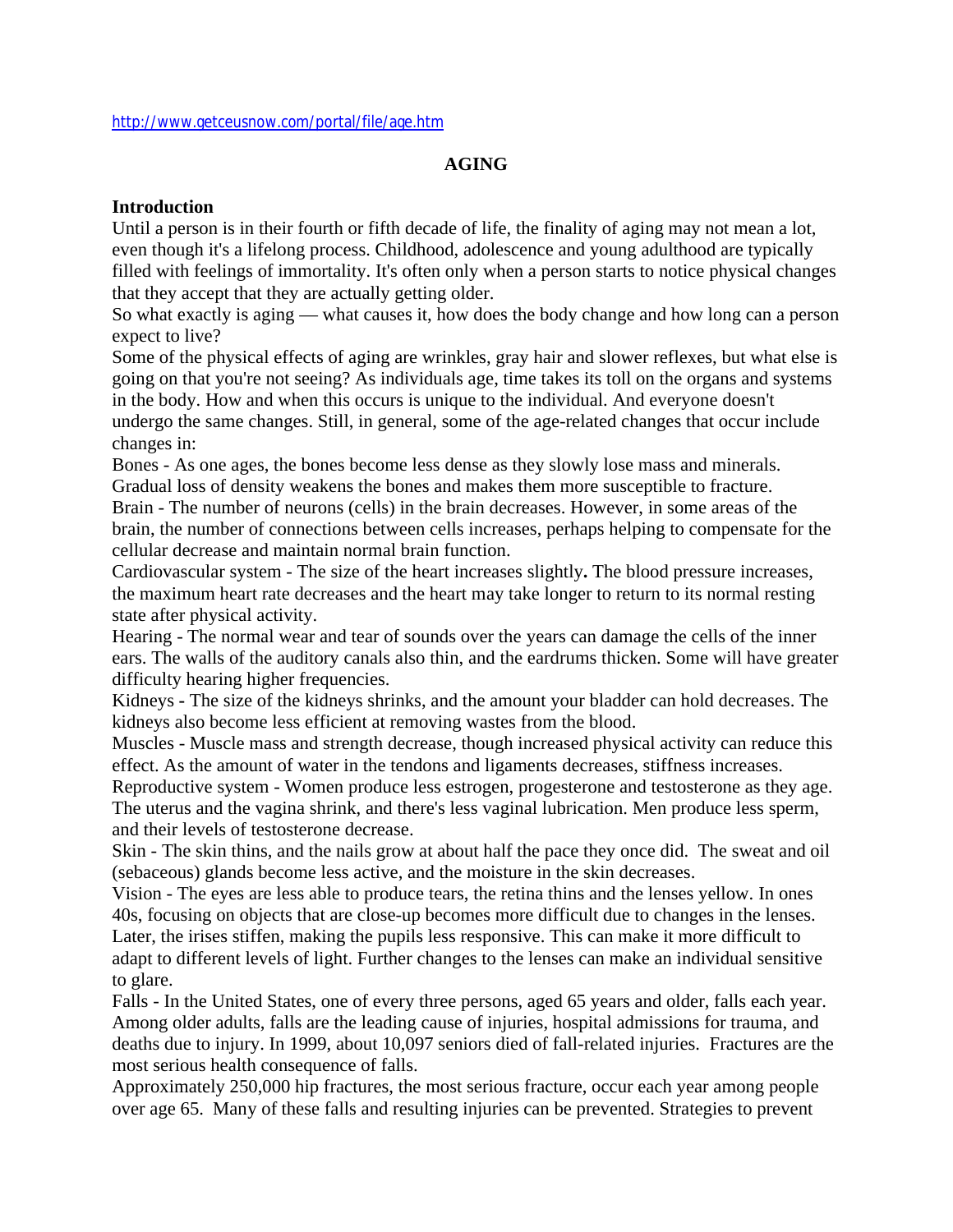falls among older adults include exercises to improve strength, balance, and flexibility; reviews of medications that may affect balance; and home modifications that reduce fall hazards such as installing grab bars, improving lighting, and removing items that may cause tripping. Driving - While rates of motor vehicle related death and nonfatal motor vehicle related injuries among older adults vary by state, there are some consistencies. In most states, the fatality rates for men are twice those for women. In all states, motor vehicle-related fatalities are higher among adults 75 years and older, as compared with adults between 65 and 74 years of age. Among older adult drivers, the number of motor vehicle-related fatalities increased 30% and the number of nonfatal injuries increased 21% between 1990 and 1997.

How Long Do People Live?

One hundred twenty-two years is the longest documented human life span. Though a life span this long is rare, improvements in medicine, science and technology in the last century have helped more people live longer, healthier lives. In the early 1900s the average life expectancy in the United States at birth was only about 50 years. Today, it's close to 77.

Moreover, the 85-plus group is the fastest-growing demographic segment in the United States, although the number of people 100 and older has exploded as well. The U.S. Census Bureau projects that the number of people age 85 and older could increase from 4 million in 2000 to 19 million by 2050. And the number of people age 100 and older is projected to more than quadruple from 65,000 in 2000 to 381,000 in 2030.

In the last 10 years, scientists have made great progress in the study of aging. Currently, thousands of research projects on how to slow aging are under way in numerous medical specialties throughout the world. Scientists are studying a variety of topics including everything from cloning for spare parts to how DNA mutations affect aging to fighting cancer with viruses. But longer lives also mean that some people may spend more time in an incapacitated state at the end of their lives, in part because the United States has done too little to promote healthy aging. Rates of obesity, sedentary lifestyle, smoking and alcohol abuse are still too high. However, researchers say it's never too late to clean up your act. For example, if an individual quits smoking, their risk of heart disease begins to fall almost immediately. Living a healthy lifestyle can improve how an individual ages. No matter the age, an individual can begin preparing now for their later years. An individual is the master of their own quality of life.

Clearly, old isn't what it used to be. And as more than 70 million baby boomers approach their retirement years, the definition continues to evolve.

## **ELDERLY, ALCOHOL AND ALCOHOLISM**

While alcoholism has been increasingly diagnosed and treated in the general population as a whole, older persons, and 60 years of age and over, still constitute a "hidden" group with a significant number having medical problems associated with alcoholism and excessive drinking. The primary care physician can be the front line identifier of alcoholism and/or excessive drinking in the elderly. They need not be an expert or specialist in alcoholism or addiction medicine to assess the elderly patient, diagnose the disorder and provide for treatment. Physicians can update their own awareness in assessing and establishing a diagnosis, and in referring the elderly patient for on-going treatment for alcoholism and for any medical or psychiatric complications.

## **ELDERLY ALCOHOLIC/EXESSIVE DRINKERS DISPLAY:**

Severe memory loss.

Inability to concentrate.

Defensiveness or irritation when asked even routine, general questions about alcohol use.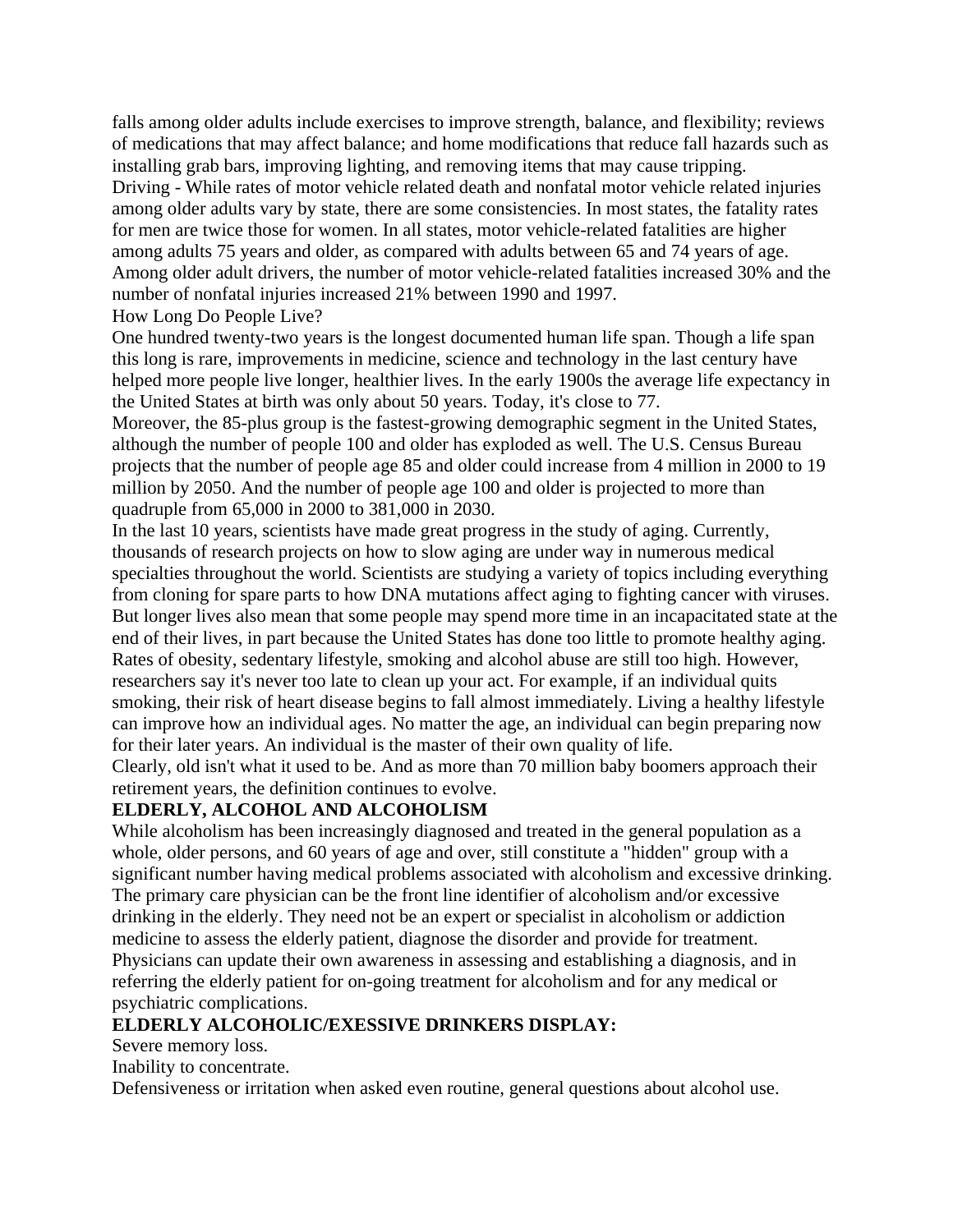Extreme mood swings, even during a single office visit.

Undo concern about physical ailments, sometimes bordering on hypochondria. Suicidal ideation.

## **ACUTE PRESENTING PROBLEMS IN THE ELDERLY ALCOHOLIC/EXCESSIVE DRINKER PRESENTS:**

Severe gastrointestinal complaints.

Loss of consciousness.

Panic attack. Renal and bladder complications. Hypoglycemia. Aspiration of vomitus. Angina and other cardiac involvement. CNS intoxication effects, including ataxia and dyskinesia. Blackouts.

## **Treatment of Alcoholism**

The treatment of substance abuse and dependence in older adults is similar to that for other adults. Treatment involves a combination of pharmacological and psychosocial interventions, supplemented by family support and participation in self-help groups.

Pharmacotherapy for substance abuse and dependence in older adults has been targeted mostly at the acute management of withdrawal. When there is significant physical dependence, withdrawal from alcohol can become a life-threatening medical emergency in older adults. The detoxification of older adult patients ideally should be done in the inpatient setting because of the potential medical complications and because withdrawal symptoms in older adults can be prolonged. Benzodiazepines are often used for treatment of withdrawal symptoms. In older adults, the doses required to treat the signs and symptoms of withdrawal are usually one-half to one-third of those required for a younger adult. Short- or intermediate acting forms usually are preferred.

## **Alzheimer's Disease**

Alzheimer's disease is one of the most feared mental disorders because of its gradual, yet relentless, attack on memory. Memory loss, however, is not the only impairment. Symptoms extend to other cognitive deficits in language, object recognition, and executive functioning. Behavioral symptoms, such as psychosis, agitation, depression, and wandering are common and impose tremendous strain on caregivers. Diagnosis is challenging because of the lack of biological markers, insidious onset, and need to exclude other causes of dementia. Alzheimer's disease is the most prevalent form of dementia. However, many of the issues raised also pertain to other forms of dementia, such as multiinfarct dementia, dementia of Parkinson's disease, dementia of Huntington's disease, dementia of Pick's disease, frontal lobe dementia and others.

## **Counseling Alzheimer's Patients and their Families**

## DURING THE EARLY STAGE

The first (mild) stage of AD generally lasts two to four years. Among the signs and symptoms (which may be mistaken for manifestations of aging) are loss of recent memory, inability to retain new information, subtle personality changes (including abandonment of interests and activities, and increasing stubbornness), and difficulty communicating. Depression is common and may be the presenting symptom; first-time depression in a patient older than 65 should be investigated as possible dementia. Patients begin to lack judgment and insight.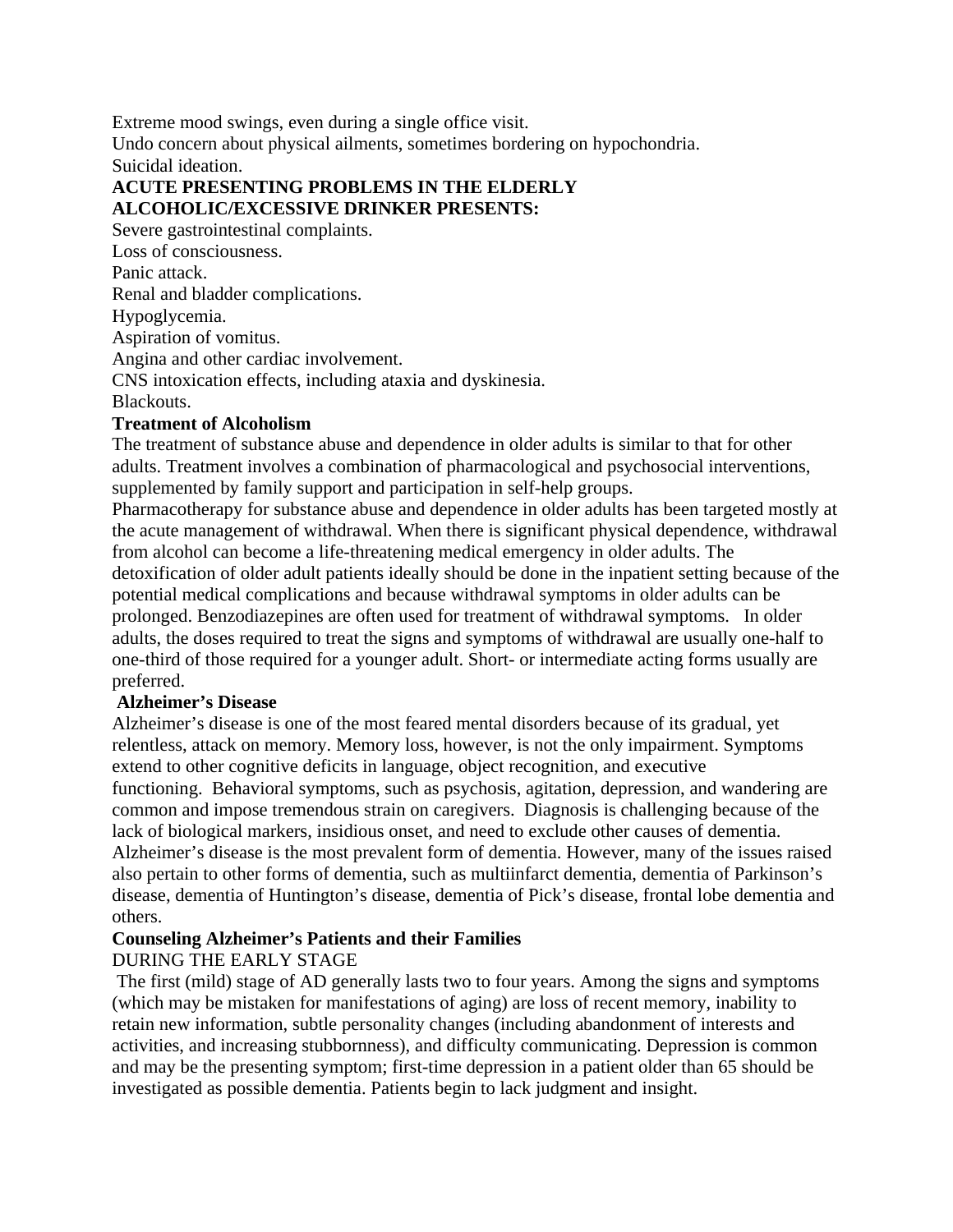After diagnosis, the patient and family need straightforward information about the disease and the cognitive and functional changes to expect with each stage. Patients should be discouraged from driving, as even mild cognitive deficits are associated with increased risk of accidents.

Families will benefit from a list of community resources. The Alzheimer's Association, for example, offers invaluable information about support groups, respite care, individual and family counseling, and other services that can help ease the caregiver's physical, emotional, and financial concerns. The National Institute on Aging funds nearly 30 hospital- and universitybased AD centers in the United States.

Patients and family caregivers also need information and advice about available medical treatments. Although medications approved to treat AD are expensive, their early use is an important means of prolonging the first stage--and preserving the patient's ability to participate in creating an advance directive and making other important decisions. Effective early treatment may also make it possible to delay institutionalization.

At each contact, patients should be evaluated for depression. Short-term treatment with selective serotonin reuptake inhibitors that have limited anticholinergic effects (eg, citalopram, sertraline) may be indicated for AD patients with depression. The family should be told to watch for and report symptoms such as apathy, irritability, refusal to eat, and weight loss, with the understanding that these may simply be symptoms of the dementia itself.

Caregivers should be reminded that attending to the patient's comorbid conditions can help slow the progression of disability and maintain function. Hypertension, diabetes, congestive heart failure, chronic obstructive pulmonary disease, arthritis, genitourinary conditions, and hypothyroidism are common concerns, as are vision and hearing impairment.

Additional Considerations

Early attention to the patient's environment is important (ie, consistency and structure, safety, moderate stimulation, and contrasting colors). Familiar items, including photographs and souvenirs, and orientation cues, such as clocks and calendars, can help stimulate memory and cognition. Some patients benefit from therapy using music, art, exercise, or pets, reminiscence therapy, and psychotherapy (emotion-oriented, supportive, and/or interpersonal).

The earliest stage of AD is an ideal time to broach the subject of advance care planning with the patient in the presence of the family or caregiver. More than one study has found that patients with early dementia can participate in completing advance directives. Considerations should include use of artificial nutrition and hydration, hospitalization, antibiotic use, and do-notresuscitate orders.

#### THE MIDDLE STAGE

The moderate second stage of AD may last from two to 10 years. Patients require full-time supervision because of increasing confusion, declining ability to care for themselves, wandering tendencies, belligerence, and, for many, psychotic episodes. Communication skills continue to decline and delusions, agitation, and paranoia are common.

As symptoms progress, many caregivers begin to think about placing their loved ones in a longterm care facility. Behavioral strategies and appropriate pharmacologic management (discussed below) may help to delay this step. Families should be made aware of the available adult day care and community-based programs. They should also be directed to contact the Alzheimer's Association or the appropriate constituent unit of the National Council on Aging for information on financial resources.

Practical Coping Strategies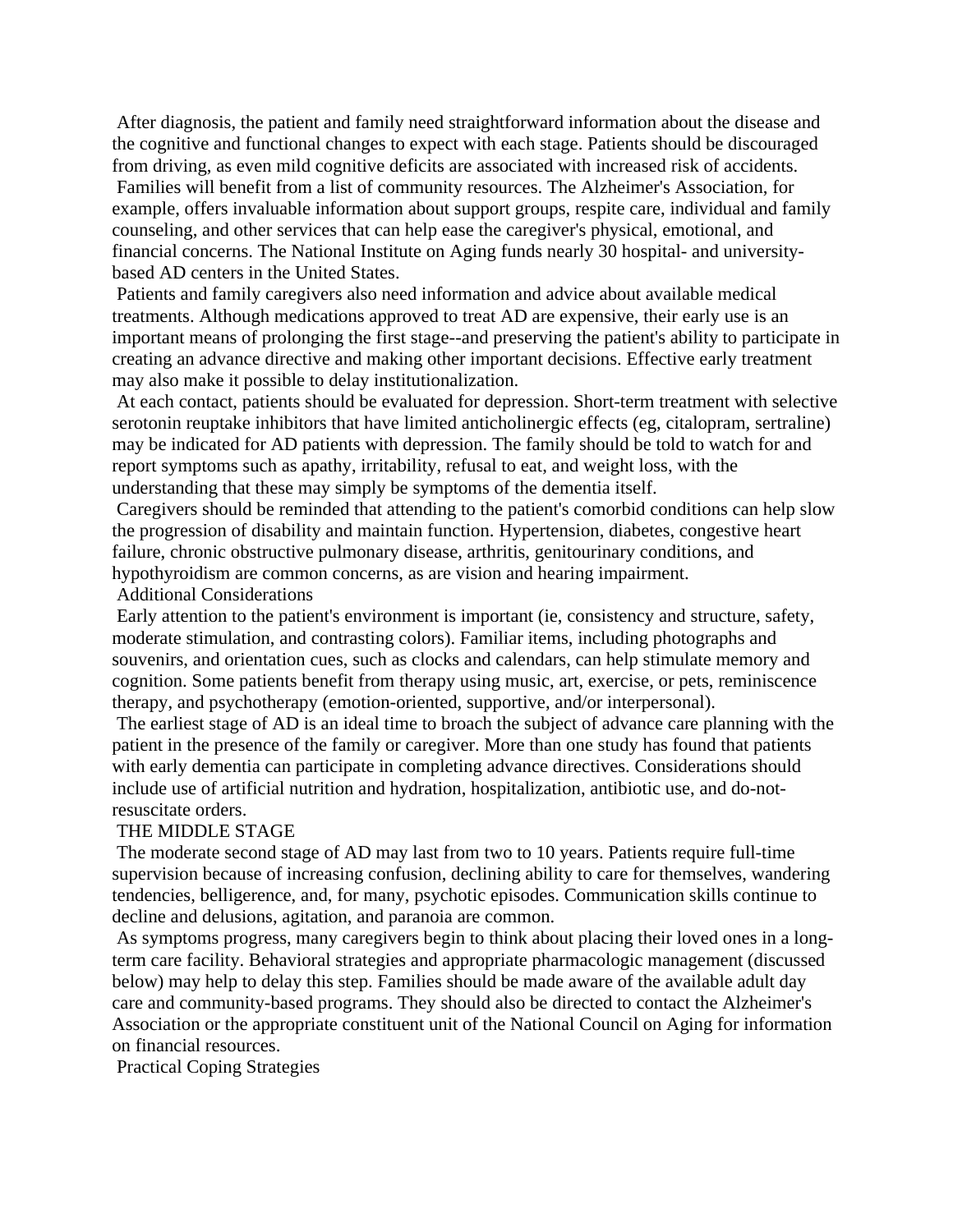A safe, predictable environment and a consistent daily routine are the mainstay of managing potentially troublesome behaviors and the starting point for all other interventions. Safety measures include removing throw rugs and other obstructions over which patients may trip, and securing medicine, firearms, keys, toxic substances, and dangerous tools and utensils. Also, caregivers should be taught specific techniques to maintain optimal communication with the patient, such as those outlined by the Alzheimer's Association.

Apathy--manifested as loss of interest, poor persistence, blunted emotions, and lack of social interaction--may occur in 90% or more of AD patients. Apathetic patients may be mistaken as lazy or resistant, because they seem to expect others to initiate activities they themselves are still capable of performing. Functioning may be improved by regular exercise, increased social stimulation, prompt encouragement to begin activities, a structured activity routine, and use of visual cues to expected behaviors.

About 90% of patients also experience psychiatric manifestations, particularly behavioral disturbances. These include agitation (aggressiveness, combativeness, repetitious questioning, shouting, cursing, disinhibition) and wandering. The caregiver should look for physical or environmental stressors--such as pain or discomfort, anxiety, lack of sleep, noise, clutter, and presence of large numbers of people--that may be triggering or exacerbating the behavior, and these should be removed wherever possible. Caregivers can calm the patient better with an easygoing attitude than by challenging him or her.

Spending time outside with the patient when the weather permits, incorporating exercise into the patient's daily routine, and limiting the patient's caffeine intake are ways caregivers can help the patient avoid sleeplessness. A regular sleep schedule should be maintained, with naps limited to 30 minutes and use of the bed restricted to sleep only.

Wandering is a significant problem because it can be persistent and is inherently dangerous. Yet ambulation is considered an important factor in maintaining the AD patient's quality of life. One strategy is to provide a controlled environment where the patient may wander safely, rather than to try to eliminate the behavior. Wandering can be restricted by using child-proof doorknobs, mounting locks or latches higher or lower than eye level, obscuring doors with a scenic poster or curtains, and placing signs on doors with the words "stop" or "do not enter." Another effective technique is to keep outdoor clothing (symbols of departure) out of sight.

### **Required Reading: Alzheimer's disease**

#### PBS: A Portrait of Alzheimer's

Required Reading: Guidelines for Alzheimer's Disease Management

#### **Mental Disorders and Aging**

Older adults are encumbered by many of the same mental disorders as are other adults; however, the prevalence, nature, and course of each disorder may be very different. This section provides a general overview of assessment, diagnosis, and treatment of mental disorders in older people. Its purpose is to describe issues common to many mental disorders.

#### **Sleep Disorders**

Sleep disturbances are common and pharmacologic intervention should be considered only when other non-pharmacologic interventions have failed (American Psychiatric Association, 1997). The sleeping area should be free of distractions and might contain nightlights if helpful to the patient. Caregivers should be instructed to try to limit the amount of sleep during the day. Naps should be kept short and there should be increased exercise or activity in the morning/early afternoon. Patient should be dressed during daytime hours. Caffeine and nicotine should be avoided and nighttime fluids and diuretics should be restricted. Warm milk and tryptophan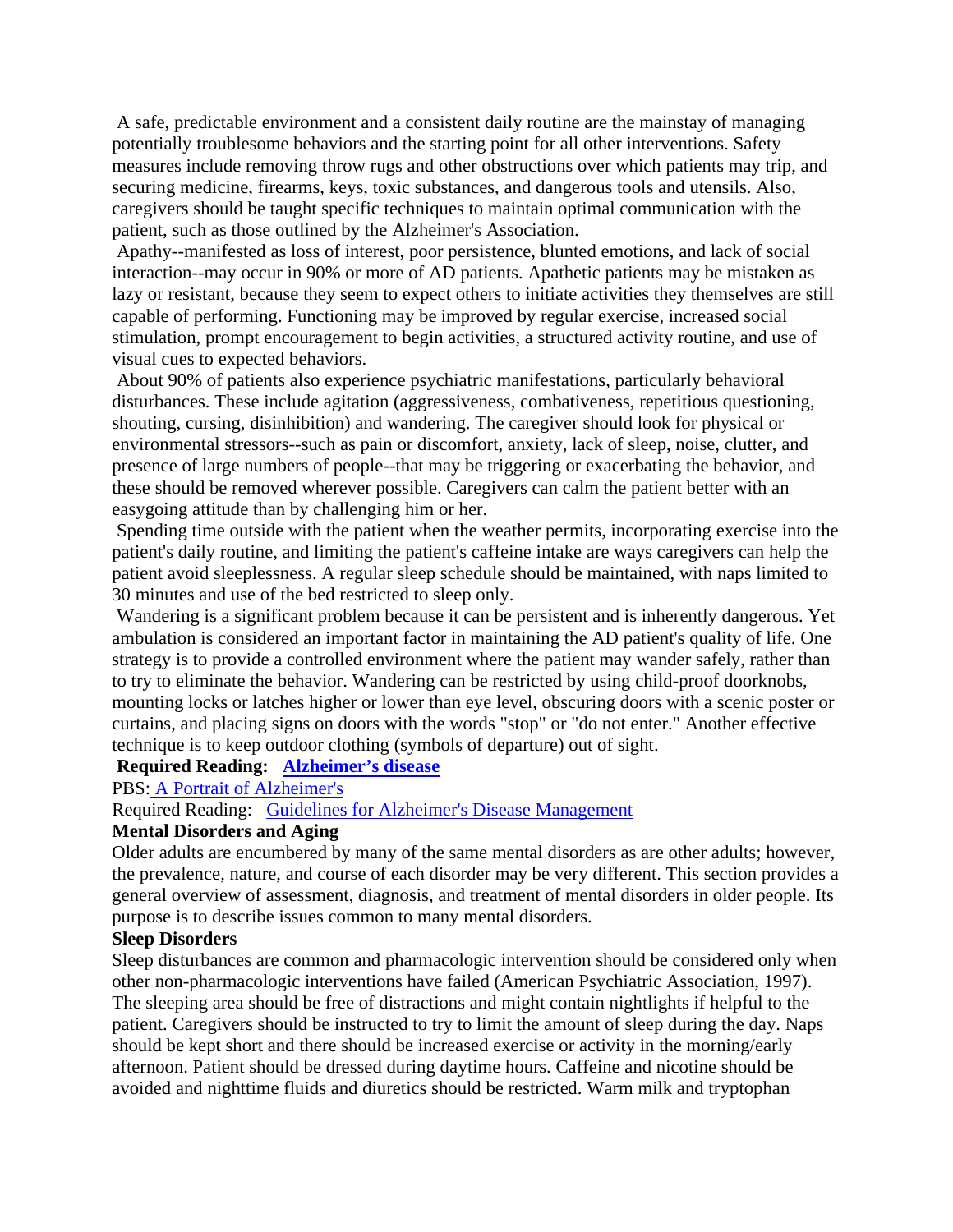before sleep may be successful, as may a tepid bath or light snack high in carbohydrates (Warshaw, et al., 1995). Pharmacologic treatment of other sleep disorders must take into account whether depressive symptoms, fear, pain, or side effects from other drugs underlie the insomnia (Warshaw, et al., 1995). Great caution must be exercised and caregivers warned because of reactions (incontinence, instability/falls, agitation) with major tranquilizers. Antidepressants (e.g. Trazadone), minor tranquilizers or benzodiazepines may suffice in intermittent short-term doses, but should be terminated at the earliest possible time (Warshaw, et al., 1995). Use of various dopamine agonists has been described in case reports, but the efficacy of these drugs has not been demonstrated in controlled studies. Simple remedies, such as use of melatonin, may help insomnia. For stronger sedation, a low dose of antipsychotic is preferable to a longer-acting benzodiazepine, which often has lingering effects. Diphenhydramine hydrochloride (over-thecounter) should be avoided because it may increase confusion due to its anticholinergic effects (Inouye, 1998).

#### **Schizophrenia in Late Life**

Although schizophrenia is commonly thought of as an illness of young adulthood, it can both extend into and first appear in later life. Diagnostic criteria for schizophrenia are the same across the life span, and DSM-IV places no restrictions on age of onset for a diagnosis to be made. Symptoms include delusions, hallucinations, disorganized speech, disorganized or catatonic behavior, as well as affective flattening, alogia or avolition. Symptoms must cause significant social or occupational dysfunction, must not be accompanied by prominent mood symptoms, and must not be uniquely associated with substance use.

Prevalence and Cost

One-year prevalence of schizophrenia among those 65 years or older is reportedly only around 0.6 percent, about one-half the 1-year prevalence of the 1.3 percent that is estimated for the population aged 18 to 54.

Misuse of Prescription and Over-the-Counter Medications

Older persons use prescription drugs approximately three times as frequently as the general population and the use of over-the-counter medications by this group is even more extensive. Annual estimated expenditures on prescription drugs by older adults in the United States are \$15 billion annually, a fourfold greater per capita expenditure on medications compared with that of younger individuals. Not surprisingly, substance abuse problems in older adults frequently may result from the misuse, that is, under use, overuse, or erratic use—of such medications; such patterns of use may be due partly to difficulties older individuals have with following and reading prescriptions. In its extreme form, such misuse of drugs may become drug abuse.

#### **Pharmacological Treatment**

The special considerations in selecting appropriate medications for older people include physiological changes due to aging; increased vulnerability to side effects, such as tardive dyskinesia; the impact of polypharmacy; interactions with other comorbid disorders; and barriers to compliance.

The aging process leads to numerous changes in physiology, resulting in altered blood levels of certain medications, prolonged pharmacological effects, and greater risk for many side effects. Changes may occur in the absorption, distribution, metabolism, and excretion of psychotropic medications.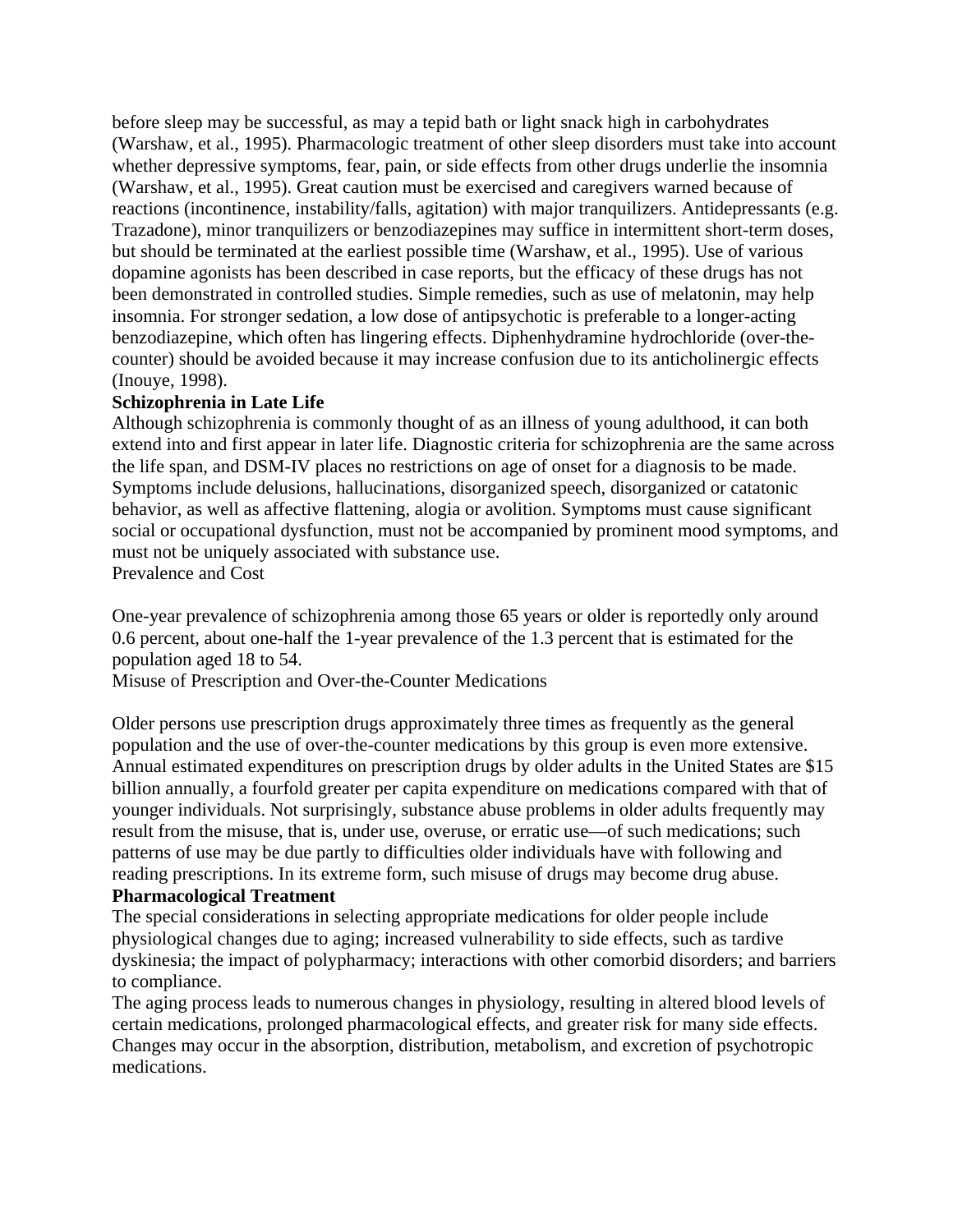As people age, there is a gradual decrease in gastrointestinal motility, gastric blood flow, and gastric acid production. This slows the rate of absorption, but the overall extent of gastric absorption is probably comparable to that in other adults. The aging process is also associated with a decrease in total body water, a decrease in muscle mass, and an increase in adipose tissue. Drugs that are highly lipophilic, such as neuroleptics, are therefore more likely to be accumulated in fatty tissues in older patients than they are in younger patients.

The liver undergoes changes in blood flow and volume with age. Phase I metabolism (oxidation, reduction, hydrolysis) may diminish or remain unchanged, while phase II metabolism (conjugation with an endogenous substrate) does not change with aging. Renal blood flow, glomerular surface area, tubular function, and reabsorption mechanisms all have been shown to diminish with age. Diminished renal excretion may lead to a prolonged half-life and the necessity for a lower dose or longer dosing intervals.

Pharmacodynamics, which refers to the drug's effect on its target organ, also can be altered in older individuals. An example of aging-associated pharmacodynamic change is diminished central cholinergic function contributing to increased sensitivity to the anticholinergic effects of many neuroleptics and antidepressants in older adults.

Because of the pharmacokinetic and pharmacodynamic concerns presented above, it is often recommended that clinicians "start low and go slow" when prescribing new psychoactive medications for older adults. In other words, efficacy is greatest and side effects are minimized when initial doses are small and the rate of increase is slow. Nevertheless, the medication should generally be titrated to the regular adult dose in order to obtain the full benefit. The potential pitfall is that, because of slower titration and the concomitant need for more frequent medical visits, there is less likelihood of older adults receiving an adequate dose and course of medication.

#### Increased Risk of Side Effects

Older people encounter an increased risk of side effects, most likely the result of taking multiple drugs or having higher blood levels of a given drug. The increased risk of side effects is especially true for neuroleptic agents, which are widely prescribed as treatment for psychotic symptoms, agitation, and behavioral symptoms. Neuroleptic side effects include sedation, anticholinergic toxicity (which can result in urinary retention, constipation, dry mouth, glaucoma, and confusion), extrapyramidal symptoms (e.g., Parkinsonism, akathisia, and dystonia), and tardive dyskinesia.

#### **What is a Geriatric Psychiatrist?**

A geriatric psychiatrist is a medical doctor with special training in the diagnosis and treatment of mental disorders that may occur in older adults. These disorders include, but are not limited to, dementia, depression, anxiety, and late-life schizophrenia. Older adults have special physical, emotional, and social needs. Understanding this, the geriatric psychiatrist takes a comprehensive approach to diagnosis and treatment, including listening and responding to the concerns of the older adult, helping families, and when necessary, working with other health care professionals to develop effective approaches to treatment. Co-existing medical illnesses, medications, family issues, social concerns, and environmental issues are integrated into a comprehensive program of care.

#### **Ageism**

Never has there been an era more conscious of chronological age than this one. People will go to extraordinary lengths to maintain a youthful appearance, from elaborate beauty preparations, to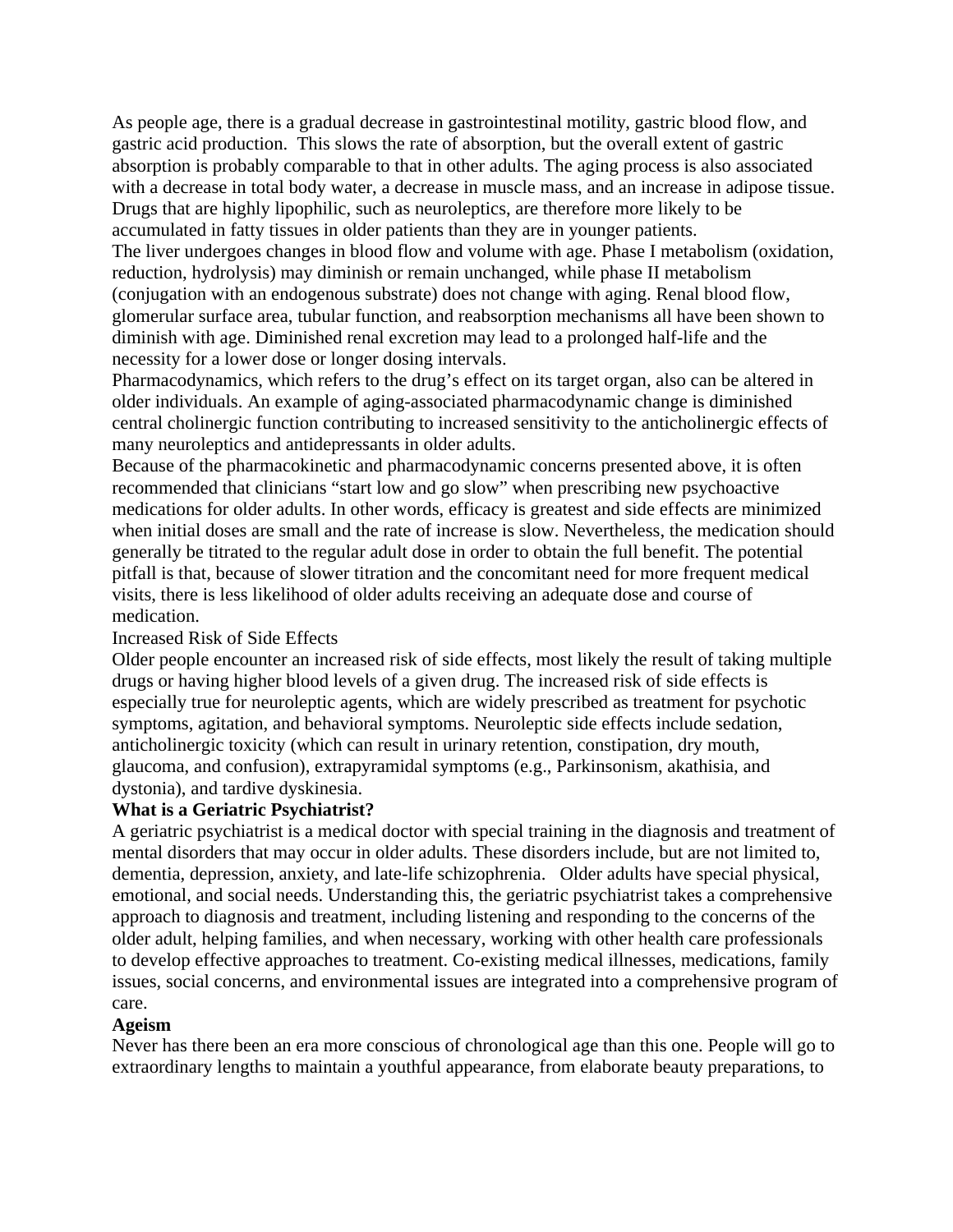plastic surgery, vitamin cocktails and much more besides. Retirement is often seen as a withdrawal from usefulness and active participation in communities.

Yet in some cultures (like the Hunza and Vicabamba), there seems to be no concept of retirement; people remain active in farming, teaching and walking long distances all their lives. In other cultures, especially where oral traditions are strong, older people have played an important role in society by passing on knowledge to younger generations. This suggests that in contexts, such as modern western culture, where the status of older people is low, it is because attitudes determine that it will be low, not because it is a natural consequence of the ageing process.

A definition of ageism is: 'a set of attitudes that generate fear and denigration of the ageing process and stereotyping presumptions regarding competence'. Ageism is reflected in unjustified age discrimination in employment, in patronizing or denigrating attitudes, negative (or nonexistent) media images, and the widespread expectation that retirement from full-time employment means the end of usefulness and of active participation in society.

#### **Cultural Competence**

#### **Long Term Care**

Most elderly individuals are independent. But later in life, individuals in their 80s and 90s may begin to need help with everyday activities like shopping, cooking, walking and bathing. For many people, regular or "long-term" care may mean help from family and friends or regular visits by a home health aide. For others who are frail or suffering from dementia, long-term care may involve moving to a place where professional care is available 24 hours a day.

The good news is that families have more choices in long-term care than ever before. Today, services can provide the needed help while letting you stay active and connected with family, friends, and neighbors. These services include home health care, adult day care, and transportation services for frail seniors as well as foster care, assisted living and retirement communities, and traditional nursing homes.

#### **Successful long-term care means planning ahead –**

If a patient is having trouble with things like bathing, managing finances, or driving, make sure they consult with a doctor.

You probably will need to get other family members involved. A special type of social worker, called a geriatric case manager, can help the family through this complex time by developing a long-term care plan and locating appropriate services. Geriatric case managers can be particularly helpful when family members live a long distance apart.

Talk about the best way to meet his or her needs. For instance, if he or she is having trouble making meals, would they want meals delivered by a local program or would they like family and friends to help? Would they let a paid aide in their home? If they don't drive, would they like a friend or bus service to take them to the doctor or other appointments?

Learn about the types of services and care in your community. Doctors, social workers, and others may have suggestions. The Area Agency on Aging and local and state offices of aging or social services can give you lists of adult day care centers, meal programs, companion programs, transportation services, or places providing more care.

Find out how they may, or may not, be covered by insurance. The Federal Medicare program and private "Medigap" insurance only offer short-term home health and nursing home benefits. Contact your state-run Medicaid program about long-term nursing home coverage for people with limited means. Also, your state's insurance commission can tell you more about private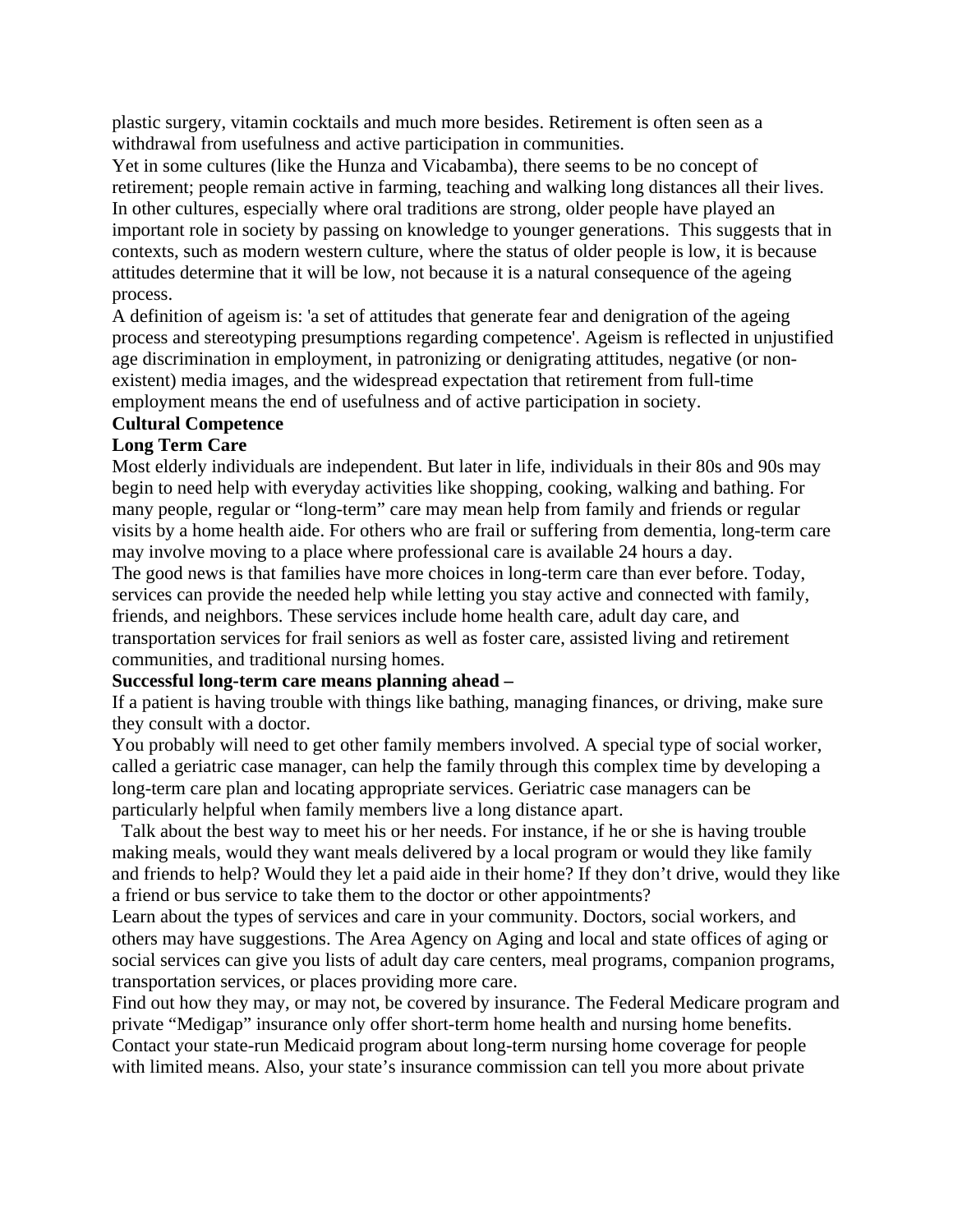long-term care policies and offer tips on how to buy this complicated insurance. These agencies are listed in your telephone book, under "Government."

Be aware that figuring out care for the long term isn't easy. Needs may change over time. What worked 6 months ago may no longer apply. Insurance coverage is often very limited and families may have problems paying for services. In addition, rules about programs and benefits change, and it's hard to know from one year to the next what may be available.

### **Facts about long term care:**

80% of Long Term Care is received in a home-like setting.

The average cost of a semi-private nursing home bed is \$50,000 per year or more!

Home care costs average \$20,000 per year or more!

Medicare will NOT pay for Long Term Care.

Medicare HMOs will NOT pay for Long Term Care.

Caring for the caregiver is just as important as caring for the aging adult.

#### **Signs that one may need additional care:**

#### **Elderly adults often are reluctant to accept help from loved ones for fear of losing their independence.**

Communicate with elderly patients in a non-threatening manner if you believe they need help for their physical or mental limitations. Ability, not age, is the best way to judge if a person needs daily assistance. Watch for these warning signs:

#### **Difficulty doing basic tasks, such as walking, dressing, eating and cooking may be signs that one needs additional care.**

Poor remembering skill are a sign that help may be needed. If the elderly person is unable to remember familiar names, places, or recent events he or she needs extra attention. Poor hygiene and/or an inability to fulfill responsibilities can be signs that extra help is needed. If you spot unopened mail, unpaid bills and bank account overdrafts, you should be concerned.

#### **Changes in health including weight loss, incontinence, changes in appetite and bruising from falls can be signs.**

Signs of isolation including lost of interest in friendships and activities are warning signs. You should be concerned with alcohol or drugs use. Paranoia and depression are common signs of dementia and other chronic disorders.

## **Residential Care:**

At some point, support from family, friends, or local meal or transportation programs may not be enough. If they need a lot of help with everyday activities, they may need to move to a place where care is available around-the-clock. There are two types of residential care:

**Assisted living -** arrangements are available in large apartment or hotel-like buildings or can be set up as "board and care" homes for a small number of people. They offer different levels of care, but often include meals, recreation, security, and help with bathing, dressing, medication, and housekeeping.

**Skilled nursing facilities** – "nursing homes" – provide 24-hour services and supervision. They provide medical care and rehabilitation for residents, who are mostly very frail or suffer from the later stages of dementia.

Sometimes, health care providers offer different levels of care at one site. These "continuing care communities" often locate an assisted living facility next to a nursing home so that people can move from one type of care to another if necessary. Several offer programs for couples, trying to meet needs when one spouse is doing well but the other has become disabled. Adult Day Care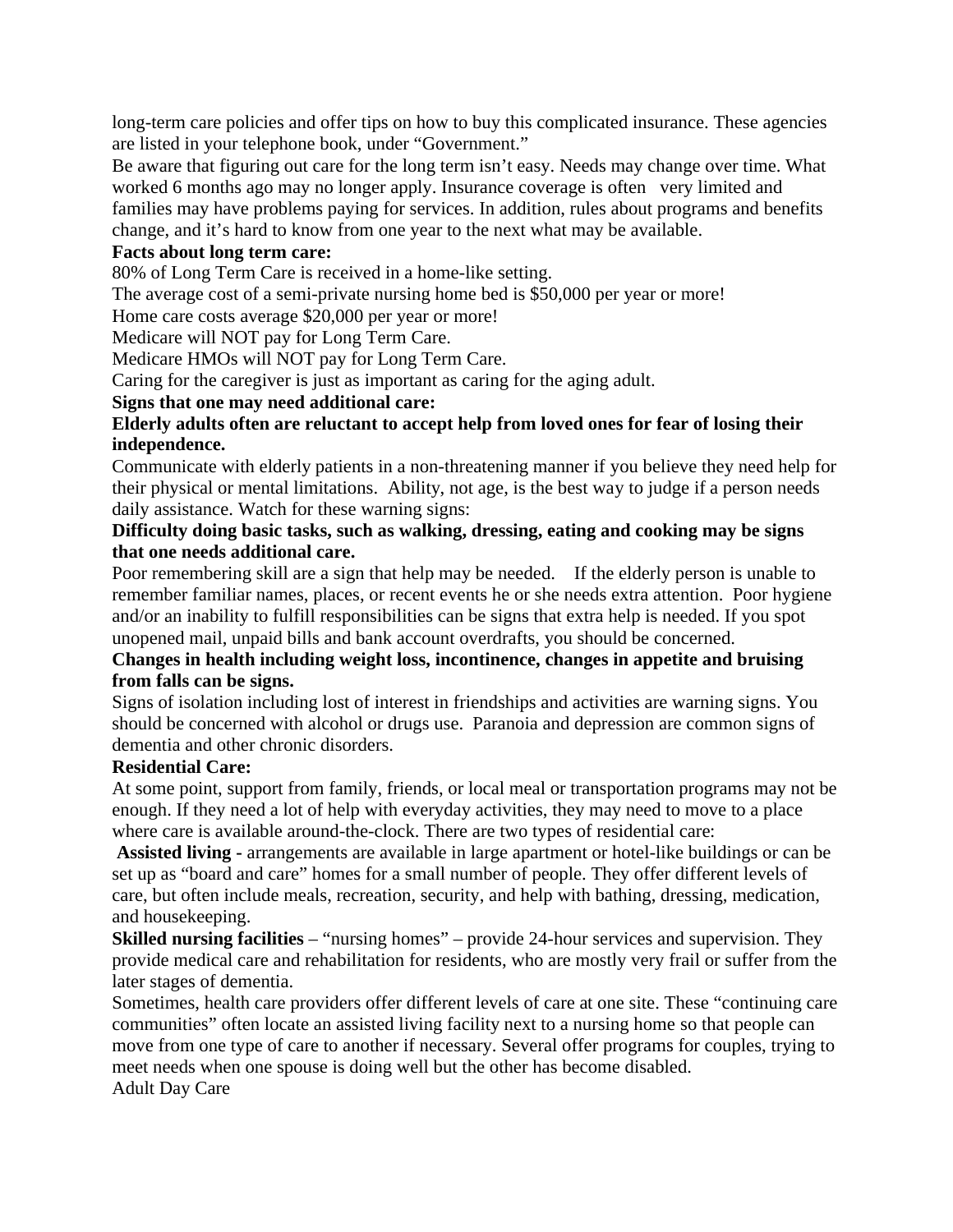Over the past few decades, adult day centers have developed as an important service delivery approach to providing community-based long-term care. Adult day centers, although heterogeneous in orientation, provide a range of services, usually during standard "9 to 5" business hours, including assessment, social, and recreation services, for adults with chronic and serious disabilities. They represent a form of respite care designed to give caregivers a break from the responsibility of providing care and to enable them to pursue employment. Over the past 30 years, adult day centers have grown in number from fewer than 100 to over 4,000, under the sponsorship of community organizations or residential facilities. A large national demonstration program on adult day centers showed that they can care for a wide spectrum of patients with Alzheimer' s disease and related dementias and can achieve financial viability. There also is evidence that adult day centers are cost-effective in terms of delaying institutionalization, and participants show improvement in some measures of functioning and mood.

#### **Ombudsman Program**

Long-term care ombudsmen are advocates for residents of nursing homes, board and care homes, assisted living facilities and similar adult care facilities. Since the Ombudsman Program began in 1972, thousands of paid and volunteer ombudsmen working in every state and three other jurisdictions have made a dramatic difference in the lives of long-term care residents. LTC ombudsmen advocate on behalf of individuals and groups of residents, provide information to residents and their families about the long-term care system, and work to effect systems changes at the local, state and national level. They provide an on-going presence in long-term care facilities, monitoring care and conditions and providing a voice for those who are unable to speak for themselves.

The Ombudsman Program is established under the Older Americans Act, which is administered by the Administration on Aging (AoA). Local ombudsmen work on behalf of residents in hundreds of communities throughout the country.

About one thousand paid and 14,000 volunteer staff (8,000 certified) investigate over 260,000 complaints each year. They provide information to more than 280,000 people on a myriad of topics including how to select and pay for a long-term care facility.

While the vast majority of frail and homebound older people receive quality care at home, abuse does occur. Estimates vary, but most studies find rates of abuse by caregivers, either family or non-family members, to range up to 5 percent. Abuse is generally defined in terms of being physical, psychological, legal or financial. The abuse is most likely to occur when the patient has dementia or late life depression, conditions that impart relatively high psychological and physical burdens on caregivers.

A recent report by the Institute of Medicine describes the range of interventions for protection against abuse of older people, including caregiver participation in support groups and training programs for behavioral management, especially for Alzheimer's disease, and social services programs (e.g., adult protective services, casework, advocacy services, and out-of-home placements). While there are very few controlled evaluations of these services, communities need to ensure that there are programs in place to prevent abuse of older people.

#### **REPORTING?**

Mandated reporters must report actual or suspected physical and sexual abuse, abandonment, isolation, financial abuse, mental abuse, or neglect of an elder or dependent adult. Failure of a mandated reporter to report abuse is a misdemeanor, punishable by a jail sentence or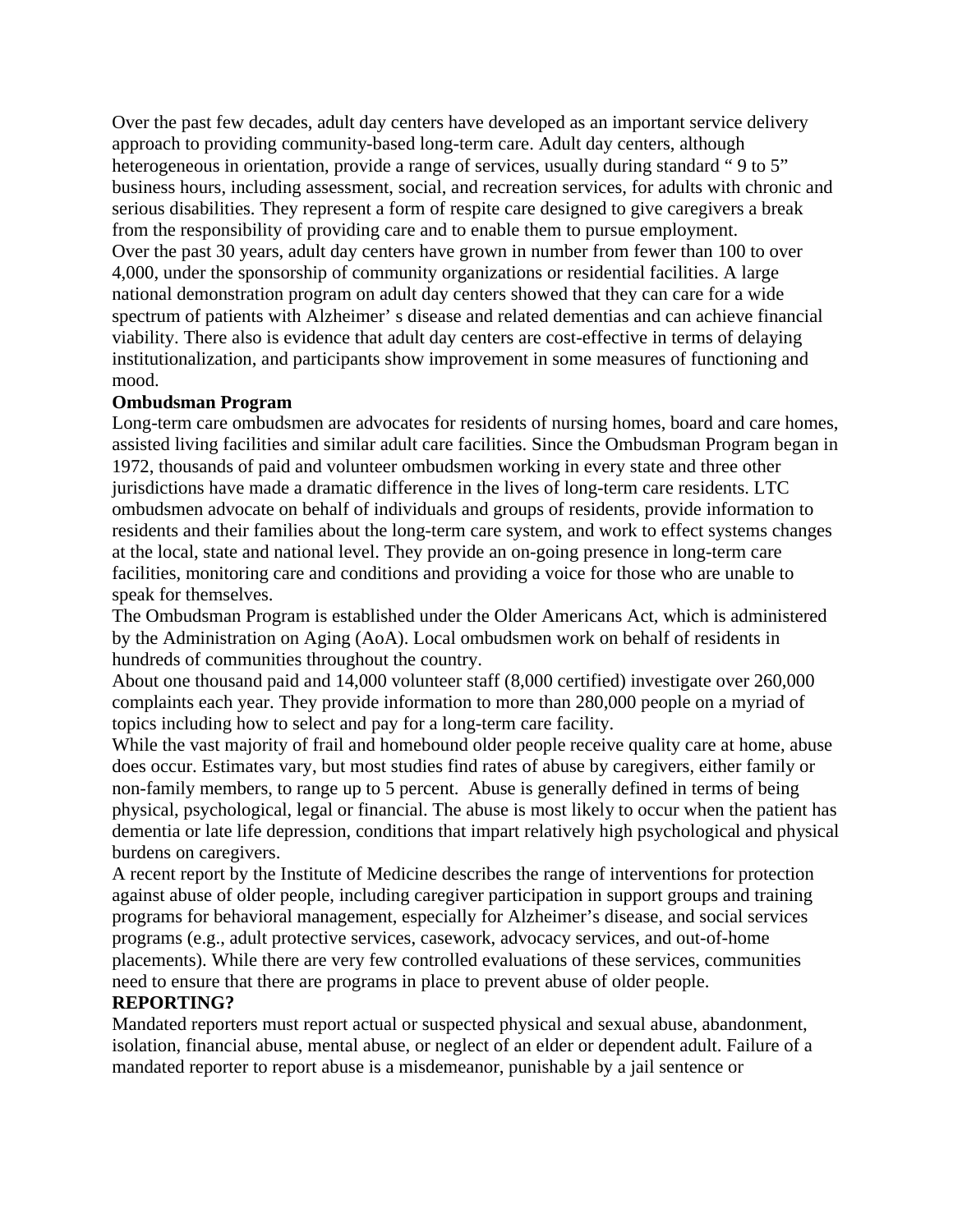fine. Report the abuse immediately by telephone followed by a written report within two working days using the standardized abuse reporting form.

Normal Life-Cycle Tasks

With improved diet, physical fitness, public health, and health care, more adults are reaching age 65 in better physical and mental health than in the past. Trends show that the prevalence of chronic disability among older people is declining: from 1982 to 1994, the prevalence of chronic disability diminished significantly, from 24.9 to 21.3 percent of the older population. While some disability is the result of more general losses of physiological functions with aging (i.e., normal aging), extreme disability in older persons, including that which stems from mental disorders, is not an inevitable part of aging.

Normal aging is a gradual process that ushers in some physical decline, such as decreased sensory abilities (e.g., vision and hearing) and decreased pulmonary and immune function. With aging come certain changes in mental functioning, but very few of these changes match commonly held negative stereotypes about aging. In normal aging, important aspects of mental health include stable intellectual functioning, capacity for change, and productive engagement with life.

#### Cognitive Capacity

Cognition subsumes intelligence, language, learning, and memory. With advancing years, cognitive capacity with aging undergoes some loss, yet important functions are spared. Moreover, there is much variability between individuals, variability that is dependent upon lifestyle and psychosocial factors. Most important, accumulating evidence from human and animal research finds that lifestyle modifies genetic risk in influencing the outcomes of aging. This line of research is beginning to dispel the pejorative stereotypes of older people as rigidly shaped by heredity and incapable of broadening their pursuits and acquiring new skills. Retirement often is viewed as the most important life event prior to death. Retirement frequently is associated with negative myths and stereotypes. However, most people fare well in retirement. They have the opportunity to explore new interests, activities and relationships due to retirements liberating qualities. In the Retirement phase, new feelings of freedom, courage, and confidence are experienced.

Those at risk for faring poorly are individuals who typically do not want to retire, who are compelled to retire because of poor health, or who experience a significant decline in their standard of living. In short, the liberating experience of having more time and an increased sense of freedom can be the springboard for creativity in later life. People can change the course of an individual, family, community, or culture.

Prevention of Excess Disability

Prevention efforts in older mentally ill populations also target avoidance of excessive disability. The concept of excess disability refers to the observation that many older patients, particularly those with Alzheimer's disease and other severe and persistent mental disorders, are more functionally impaired than would be expected according to the stage or severity of their disorder. Medical, psychosocial, and environmental factors all contribute to excess disability. For example, depression contributes to excess disability by hastening functional impairment in patients with Alzheimer's disease. The fast pace of modern life, with its emphasis on independence, also contributes to excess disability by making it more difficult for older adults with impairments to function autonomously. Attention to depression, anxiety, and other mental disorders may reduce the functional limitations associated with concomitant mental and somatic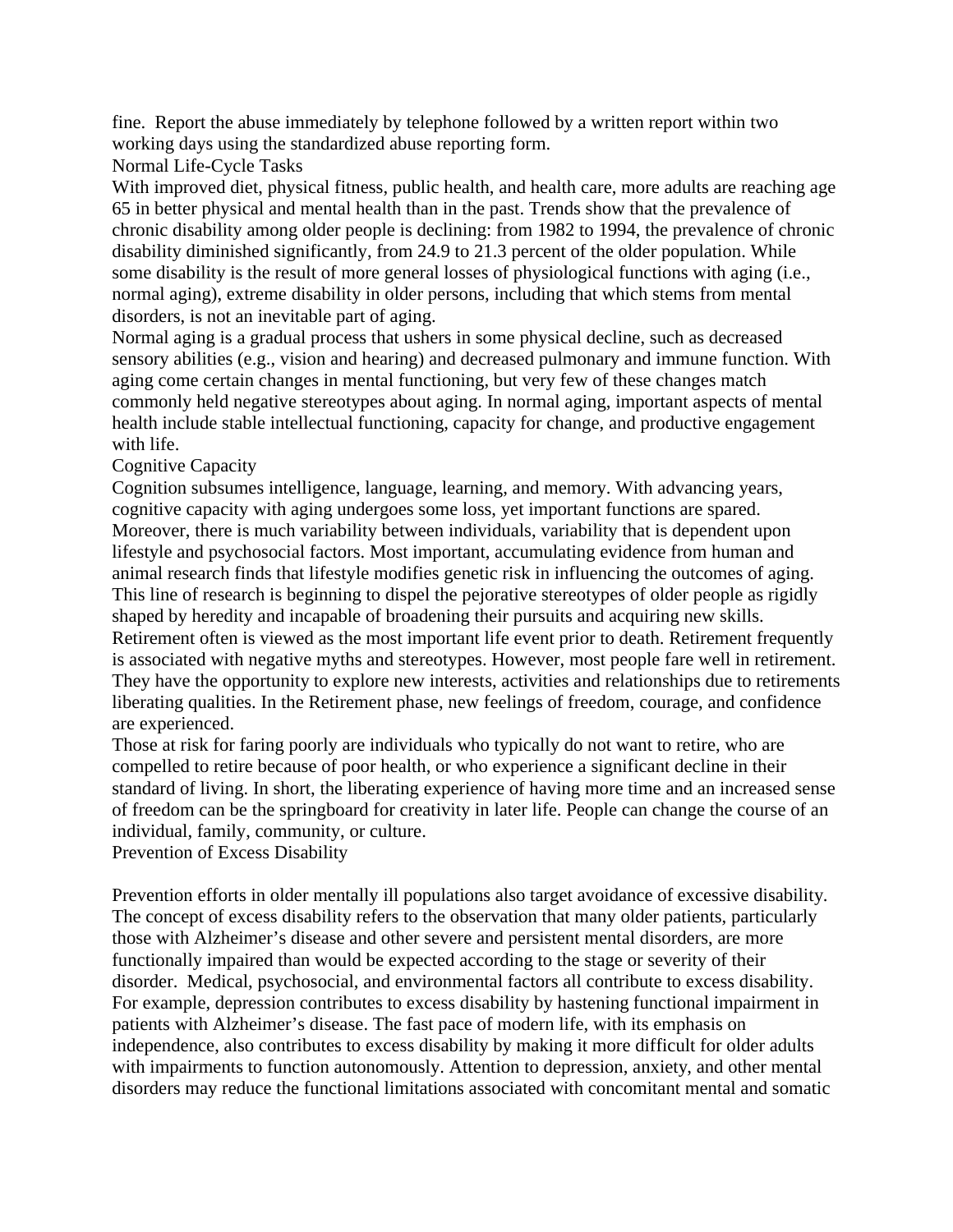impairments. Many studies have demonstrated that attention to these factors and aggressive intervention, where appropriate, maximize function.

### **Prevention of Premature Institutionalization**

Another important goal of prevention efforts in older adults is prevention of premature institutionalization. While institutional care is needed for many older patients who suffer from severe and persistent mental disorders, delay of institutional placement until absolutely necessary generally is what patients and family caregivers prefer. It also has significant public health impact in terms of reducing costs. A randomized study of counseling and support versus usual care for family caregivers of patients with Alzheimer's disease found the intervention to have delayed patients' nursing home admission by over 300 days. The intervention also resulted in a significant reduction in depressive symptoms in the caregivers. The intervention consisted of three elements: individual and family counseling sessions, support group participation, and availability of counselors to assist with patient crises.

#### **Caregivers**

What is caregiving?

Caregiving means caring for others, whether friends or relatives, who have health problems or disabilities and need help. Caregivers provide many kinds of help to care receivers, from grocery shopping to helping with daily tasks such as bathing, dressing, and eating. Most people who need help from caregivers are elderly.

Caregiver and Stress

Caregiver stress is a daily fact of life for many caregivers. Caregiving often takes a great deal of time, effort, and work. Many caregivers struggle to balance caregiving with other responsibilities including full-time jobs and caring for children. Constant stress can lead to "burnout" and health problems for the caregiver. Caregivers may feel guilty, frustrated, and angry from time to time. Caregivers often need help caring for an elderly or disabled care receiver. Sometimes other family members or friends and neighbors are able to help, but many caregivers do most or all of the caregiving for a loved one alone. Research has shown that caregivers often are at increased risk for depression and illness. This is especially true if they do not receive enough support from family, friends, and the community.

Caring for a person with Alzheimer's disease or other kinds of dementia at home can be overwhelming. The caregiver must cope with declining abilities and difficult behaviors. Basic activities of daily living often become hard to manage for both the care receiver and the caregiver. As the disease worsens, the care receiver usually needs 24-hour care.

What can caregivers do to prevent stress and burnout?

Caregivers can call upon others for support and assistance. Other family members, friends, and neighbors may be able to help in different ways. It may not be easy to ask for help, and they may need to make very specific requests. But getting help from others will benefit the caregiver and the person being caring for.

Respite care can be a good way to get a break (respite) from constant caregiving. If other caregivers aren't available to fill in for the main caregiver, respite care services may be available in the community.

Caregivers can take steps to take care of their own health: Caregivers should eat a healthy diet rich in fruits, vegetables and whole grains and low in saturated fat. They need to get enough sleep and rest. Caregivers need time for some exercise most days of the week. Regular exercise can help reduce stress and improve a person's health in many ways. They should see a health care provider for a checkup if they have symptoms of depression or illness. Caregivers should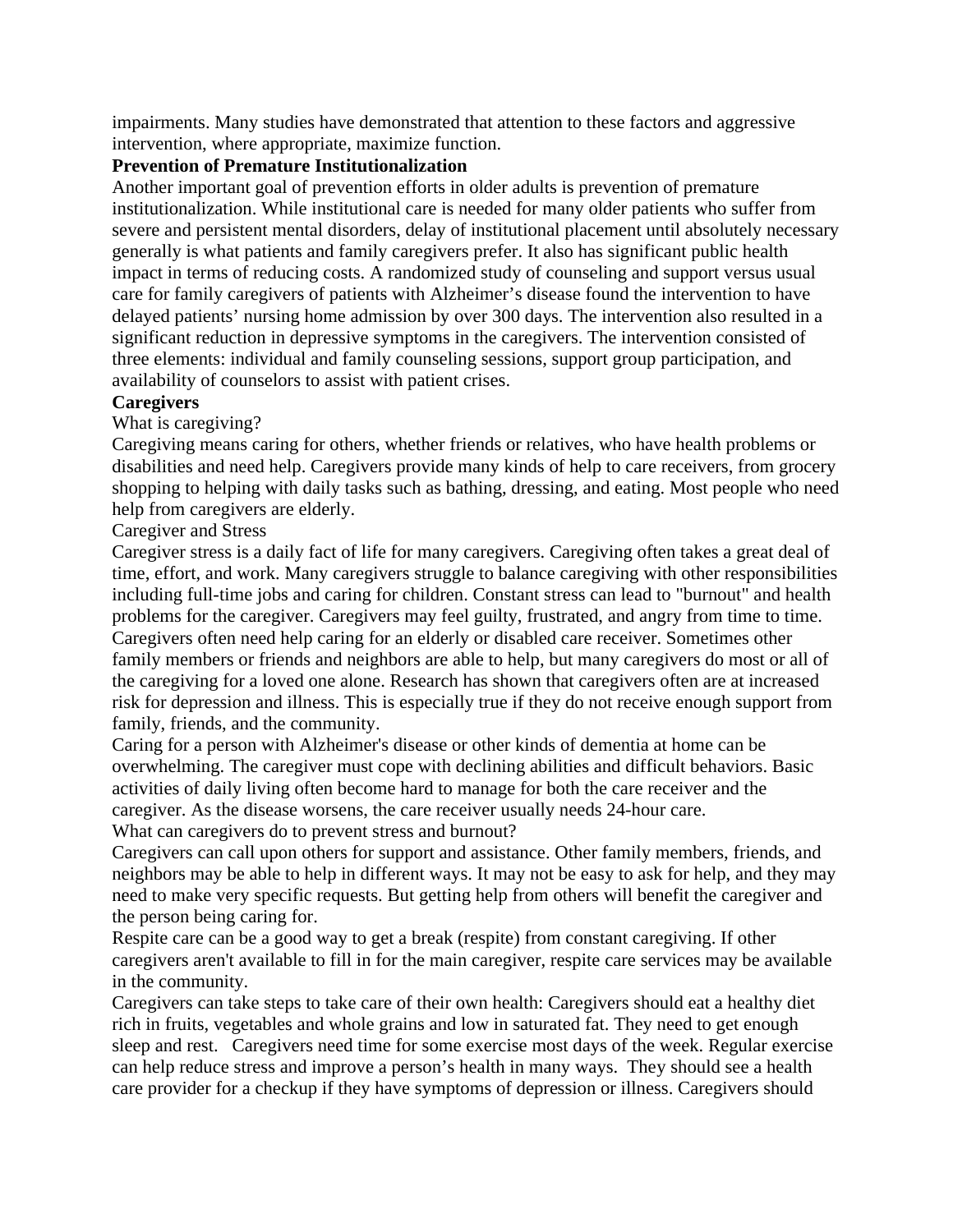seek counseling if needed. Caregivers should stay in touch with friends. Social activities can help keep a feeling of being connected and should help with stress. Faith-based groups can offer support and help to caregivers. Caregivers should find a support group for other caregivers in their situation (such as caring for a person with dementia). Many support groups are available online through the Internet.

# **What Is Aging? What Is Senescence?**

Aging is a complex natural process potentially involving every molecule, cell, and organ in the body. In its broadest sense, aging merely refers to changes that occur during the lifespan. However, this definition includes some changes that aren't necessarily problematic, and usually don't affect an individual's viability. Gray hair and wrinkles, for instance, certainly are manifestations of aging, but neither is harmful.

To differentiate these superficial changes from those that increase the risk of disease, disability, or death, gerontologists prefer to use a more precise term—senescence—to describe aging. Senescence is the progressive deterioration of many bodily functions over time. This loss of function is accompanied by decreased fertility and increased risk of mortality as an individual gets older. The rate and progression of this process can vary greatly from person to person, but generally over time every major organ of the body is affected. As we age, for instance, lung tissue loses much of its elasticity, and the muscles of the rib cage shrink. As a result, maximum vital breathing capacity progressively diminishes in each decade of life, beginning at about age 20. With age, blood vessels accumulate fatty deposits and lose much of their flexibility, resulting in arteriosclerosis or "hardening of the arteries." In the gastrointestinal system, production of digestive enzymes diminishes, and as a result, tissues lose much of their ability to break down and absorb foods properly. In women, vaginal fluid production decreases and sexual tissues atrophy with increasing age. In men, sperm production decreases and the prostate enlarges.

Why these and other changes occur with advancing age both intrigues and perplexes gerontologists. In fact, senescence is one of nature's least understood biological processes. Gerontologists, for instance, disagree about when senescence begins. Some argue it begins at birth. Others contend it sets in after the peak reproductive years. But clearly, senescence, whether it begins at birth or age 20, 30, or 40, leads to an accumulating loss of bodily functions, which ultimately increases the probability of death, as we get older.

**What is the Difference Between Life Expectancy and Lifespan?** When George Washington celebrated his 60th birthday in 1792, he had outlived all of his male ancestors, dating back for several generations. He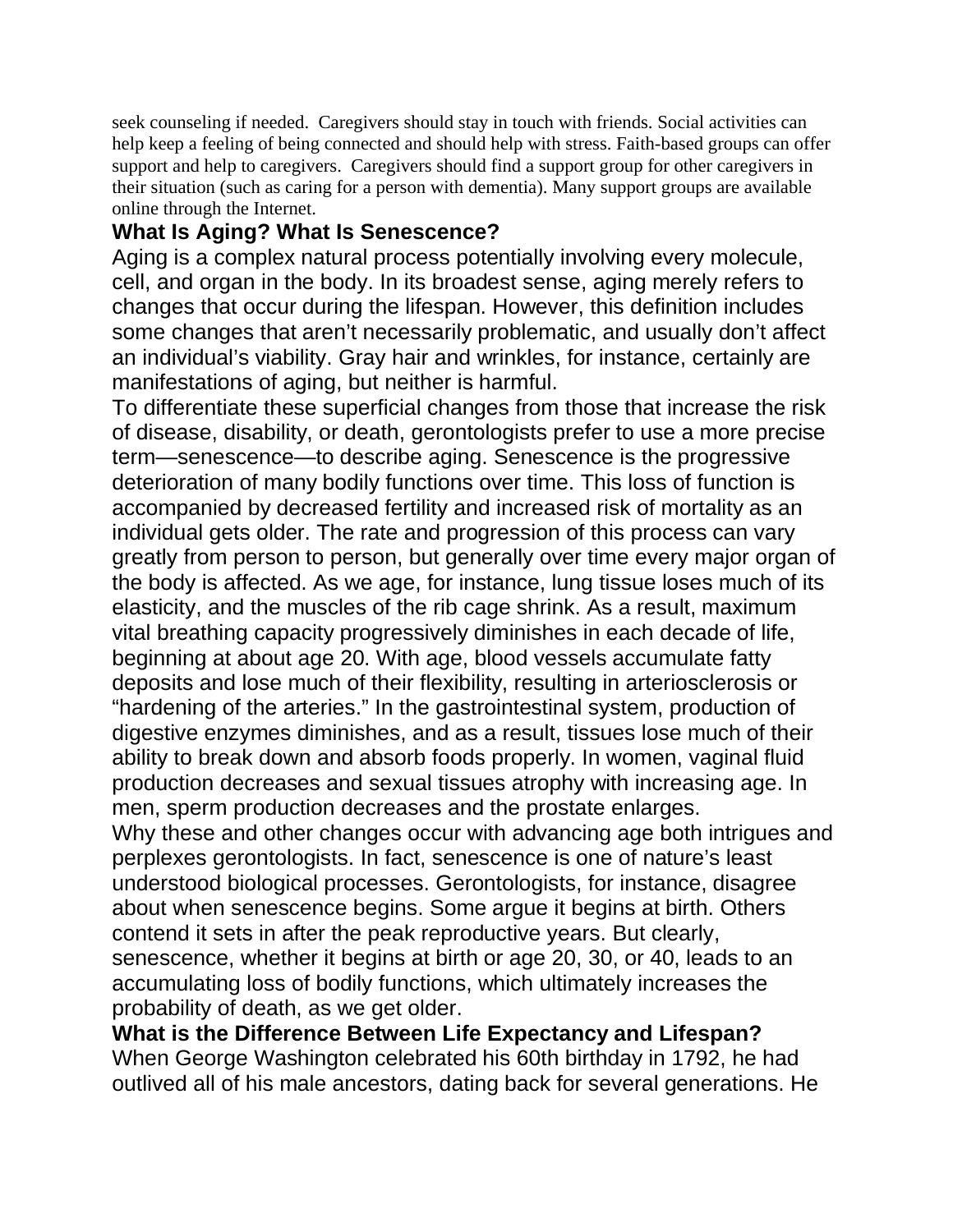had outlived a typical Virginian of his era by about 15 years. To achieve this relative "old age," he had survived smallpox, mumps, pneumonia, dysentery, typhoid fever, a staphylococcal infection of the hip, four bouts of malaria, and two nearly fatal encounters with influenza.

When Jeanne Calment was born in 1875, the illnesses that plagued Washington's generation still took many lives, health care was still fairly primitive, and the life expectancy—the average number of years from birth that an individual can expect to live—was still less than 50 years worldwide. Yet Mme. Calment, perhaps because she was born with a set of extraordinary genes or was simply fortunate enough to elude many of the illnesses that claim so many others, beat the odds and set the benchmark for maximum human lifespan—the greatest age reached by any member of a species.

Life expectancy in the United States rose dramatically in the 20th century, from about 47 years in 1900 to about 73 years for males and 79 years for females in 1999. This increase is mostly due to improvements in environmental factors—sanitation, the discovery of antibiotics, and medical care. Now, as scientists make headway against chronic diseases like cancer and heart disease, some think life expectancy can be extended even further in the 21st century.

As part of this quest, gerontologists are studying a variety of life forms including yeast, fruit flies, nematodes, mice, and primates in search of clues applicable to human aging. As they explore the genes, cells, and organs involved in aging, they are uncovering more and more of the secrets of longevity. As a result, life extension may some day be more than the stuff of myth. In addition, as gerontologists apply their expanding knowledge to medicine, the prevention or retardation of the onset of some age-related diseases and disabilities may become realistic goals.

# **Why Do We Age?**

Gerontologists have proposed many theories to explain the diversity of the aging process in nature. Pacific salmon, for instance, reproduce only once and die within hours of spawning, while at the other end of the spectrum, sea anemones, which reproduce asexually, show few, if any, outward signs of deterioration until the very end of their long lives. Most gerontologists now agree that no single theory can account for this wide spectrum. In fact, with the tools of biotechnology and an influx of new knowledge, allencompassing theories of aging are giving way to a more diverse perspective.

Aging today is viewed as many processes, interactive and interdependent, that determine lifespan and health, and gerontologists are studying a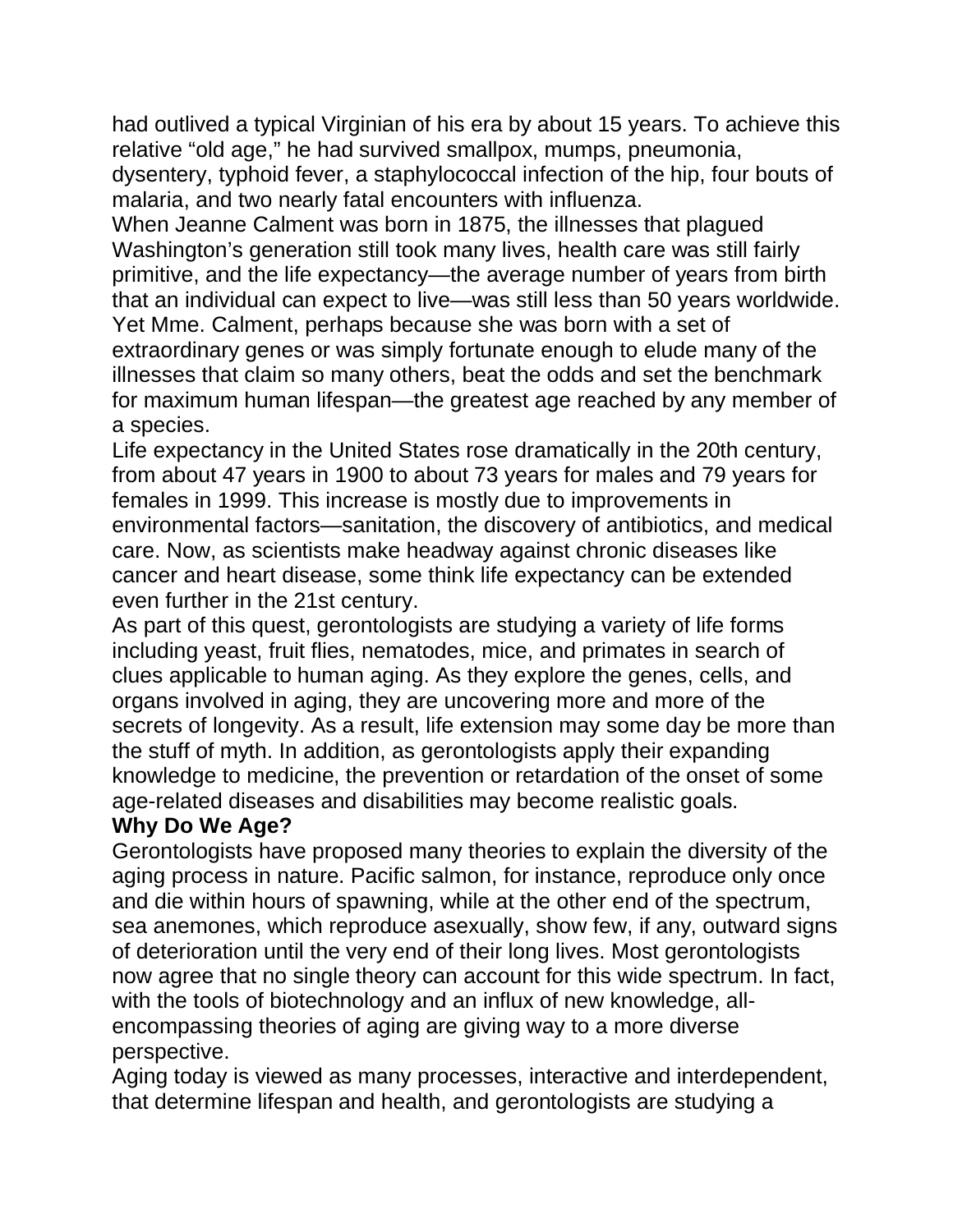multitude of factors that may be involved. The rest of this booklet describes what we know and don't know about many of these factors, and where we think scientists are likely to find answers to questions about aging and longevity.

# **Theories of Aging**

Theories of aging fall into two groups. The programmed theories hold that aging follows a biological timetable, perhaps a continuation of the one that regulates childhood growth and development. The damage or error theories emphasize environmental assaults to our systems that gradually cause things to go wrong. Many of the theories of aging are not mutually exclusive. Here is a brief and very simplified rundown of the major theories.

# **PROGRAMMED THEORIES**

*Programmed Longevity*. Aging is the result of the sequential switching on and off of certain genes, with senescence being defined as the time when age-associated deficits are manifested. *Endocrine Theory*. Biological clocks act through hormones to control the pace of aging.

*Immunological Theory*. A programmed decline in immune system functions leads to an increased vulnerability to infectious disease and thus aging and death.

# **ERROR THEORIES**

*Wear and Tear*. Cells and tissues have vital parts that wear out. *Rate of Living*. The greater an organism's rate of oxygen basal metabolism, the shorter its life span.

*Crosslinking*. An accumulation of crosslinked proteins damages cells and tissues, slowing down bodily processes.

*Free Radicals*. Accumulated damage caused by oxygen radicals causes cells, and eventually organs, to stop functioning.

*Somatic DNA Damage*. Genetic mutations occur and accumulate with increasing age, causing cells to deteriorate and malfunction. In particular, damage to mitochondrial DNA might lead to mitochondrial dysfunction.

Each year on her birthday, Jeanne Calment sent her lawyer a note, which read, "Excuse me if I'm still alive, but my parents didn't raise shoddy goods." Her brother, who died at age 97, apparently wasn't too "shoddy"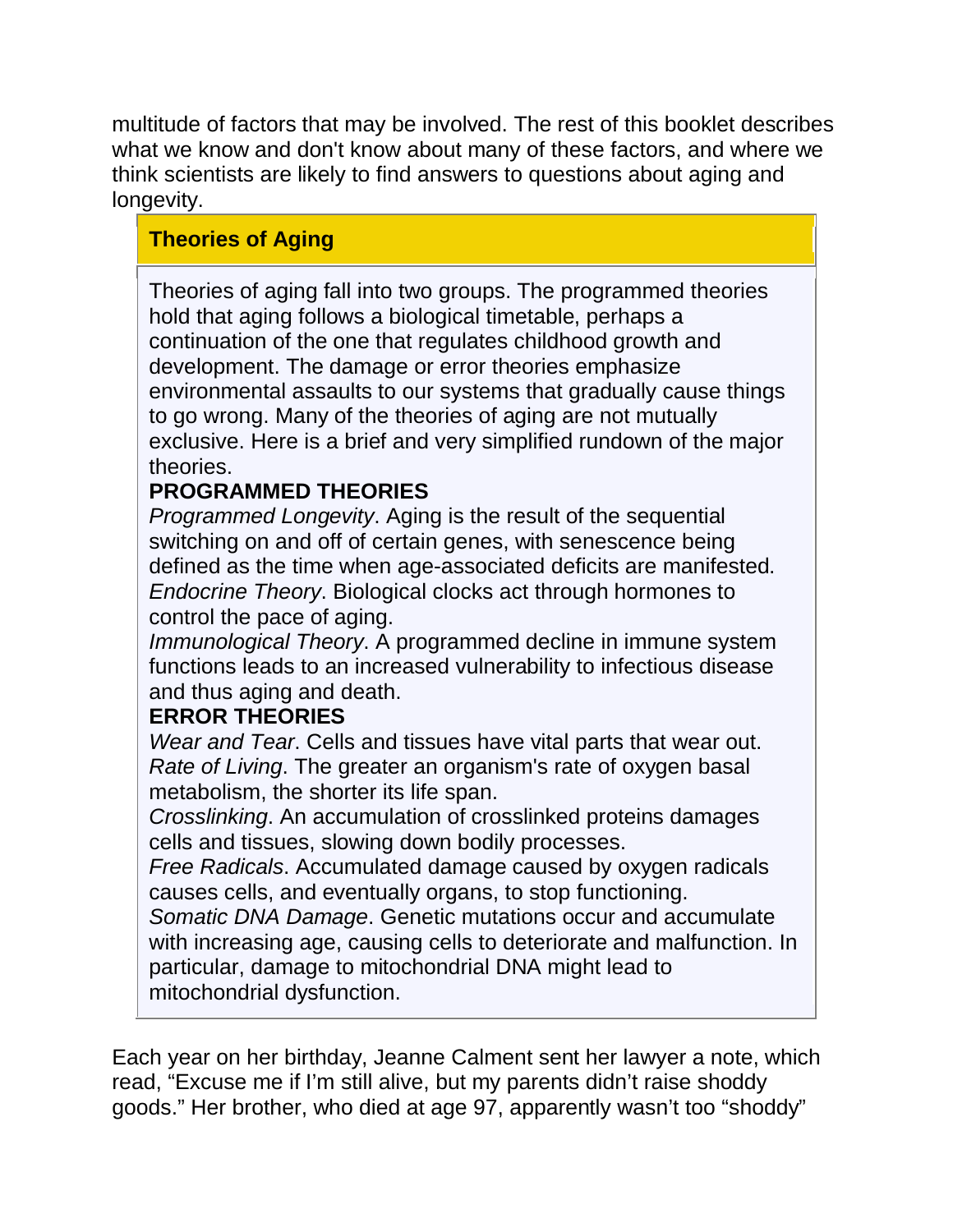himself. When another super centenarian, Sarah Knauss of Allentown, Pennsylvania, died in 1999 at age 119, her daughter was 96. Some families seem blessed with long lives. In fact, siblings of centenarians have a four times greater chance of living into their early nineties than most people, according to researchers at the New England Centenarian Study in Boston. A coincidence? Hardly. What likely helps set these hardy individuals apart are extraordinary sets of genes, the coded segments of DNA (deoxyribonucleic acid), which are strung like beads along the chromosomes of nearly every living cell. In humans, the nucleus of each cell holds 23 pairs of chromosomes, and together these chromosomes contain about 30,000 genes.

There is little doubt that genes have a tremendous impact on aging and longevity. Based on studies of identical twins, who share the exact same set of genes, scientists now suspect that lifespan is determined by both environmental and genetic factors, with genetics accounting for up to 35 percent of this complex interaction. Although different animal species vary up to 100 times in lifespan—humans live five times longer than cats, for instance—scientists are discovering some surprising similarities between our genes and those of other species. Even single-celled yeast, one of nature's simplest organisms, may provide scientists with important genetic clues about human aging and longevity.

# **Tracking Down a Longevity Gene**

Investigators are finding clues to aging and longevity in yeast, onecelled organisms that have some intriguing genetic similarities to human cells. In a laboratory at Louisiana State University Medical Center in New Orleans, Michal Jazwinski, Ph.D., has found genes that seem to promote longevity in these rapidly dividing, easy-tostudy organisms.

Yeast normally have about 21 cell divisions or generations. Jazwinski observed that over the course of that lifespan, certain genes in the yeast are more active or less active as the cells age; in the language of molecular biology, they are differentially expressed. So far, Jazwinski has found 14 such genes in yeast. Selecting one of these genes, Jazwinski tried two different

experiments. First, he introduced the gene into yeast cells in a form that allowed him to control its activity. When the gene was activated to a greater degree than normal, or overexpressed, some of the yeast cells went on dividing for 27 or 28 generations; their period of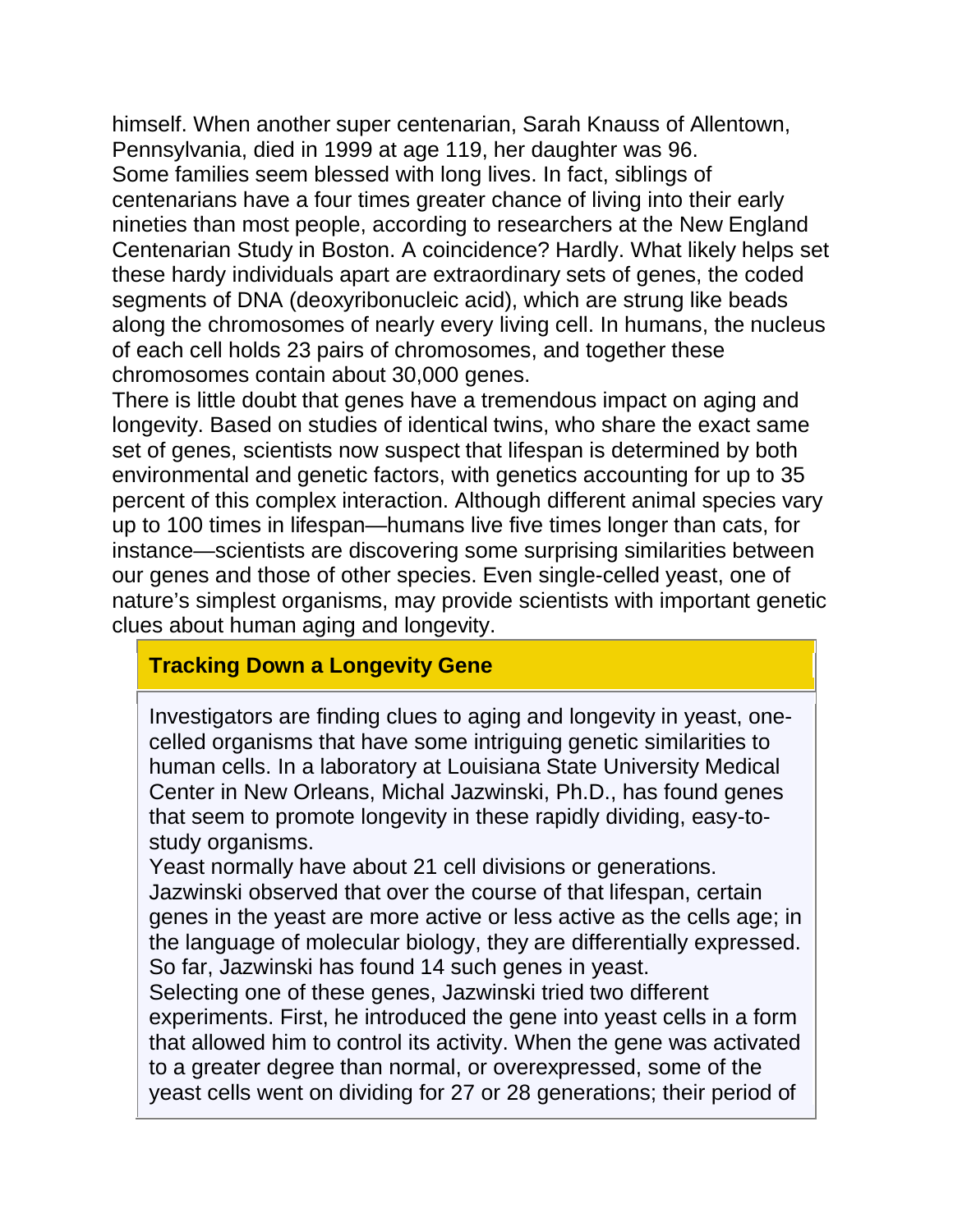activity was extended by 30 percent.

In his second experiment, Jazwinski mutated the gene. When he introduced this non-working version into a group of yeast cells, they had only about 12 divisions.

The two experiments made it clear that the gene, now called LAG-1, influences the number of divisions in yeast or, according to some researchers' ways of thinking, its longevity. (LAG-1 is short for longevity assurance gene.) But how it works is still a mystery. One small clue lies in its sequence of DNA bases—its genetic code which suggests that it produces a protein found in cell membranes. One next step is to study the function of that protein. Similar sequences have been found in human DNA, so a second investigative path is to clone the human gene and study its function. If there turns out to be a human LAG-1 counterpart, new insights into aging may be uncovered.

In another laboratory, Leonard Guarente, Ph.D., of the Massachusetts Institute of Technology found that mutation of a silencing gene—a gene that "turns off" other genes—delayed aging 30 percent in yeast. The gene, which is also found in *C. elegans* and other animals, produces an enzyme that alters the structure of DNA, which, in turn, alters patterns of gene expression.

# **Longevity Genes**

Researchers have found evidence of several genes that seem to be related to longevity determination. Longevity-related genes have been found in tiny roundworms called nematodes, in fruit flies, and even in mice. Like yeast, nematodes and fruit flies have attracted a lot of attention from gerontologists because their short lifespans and their well-characterized genetic composition make them relatively easy to study. Investigators, for instance, can perform nearly 2,000 roundworm studies in the time it would take them to do one human study.

Under normal conditions, some genes are thought to manufacture proteins that limit lifespan. But when these same genes are mutated, they either produce defective proteins or no proteins at all. The net effect is these mutations promote longevity.

For instance, a mutation of a gene whimsically named "I'm Not Dead Yet" or INDY, can double the lifespan of fruit flies. In studies supported by the NIA, these fruit flies not only lived longer, they thrived. By the time that 80 to 90 percent of normal flies were dead, many of the INDY flies were still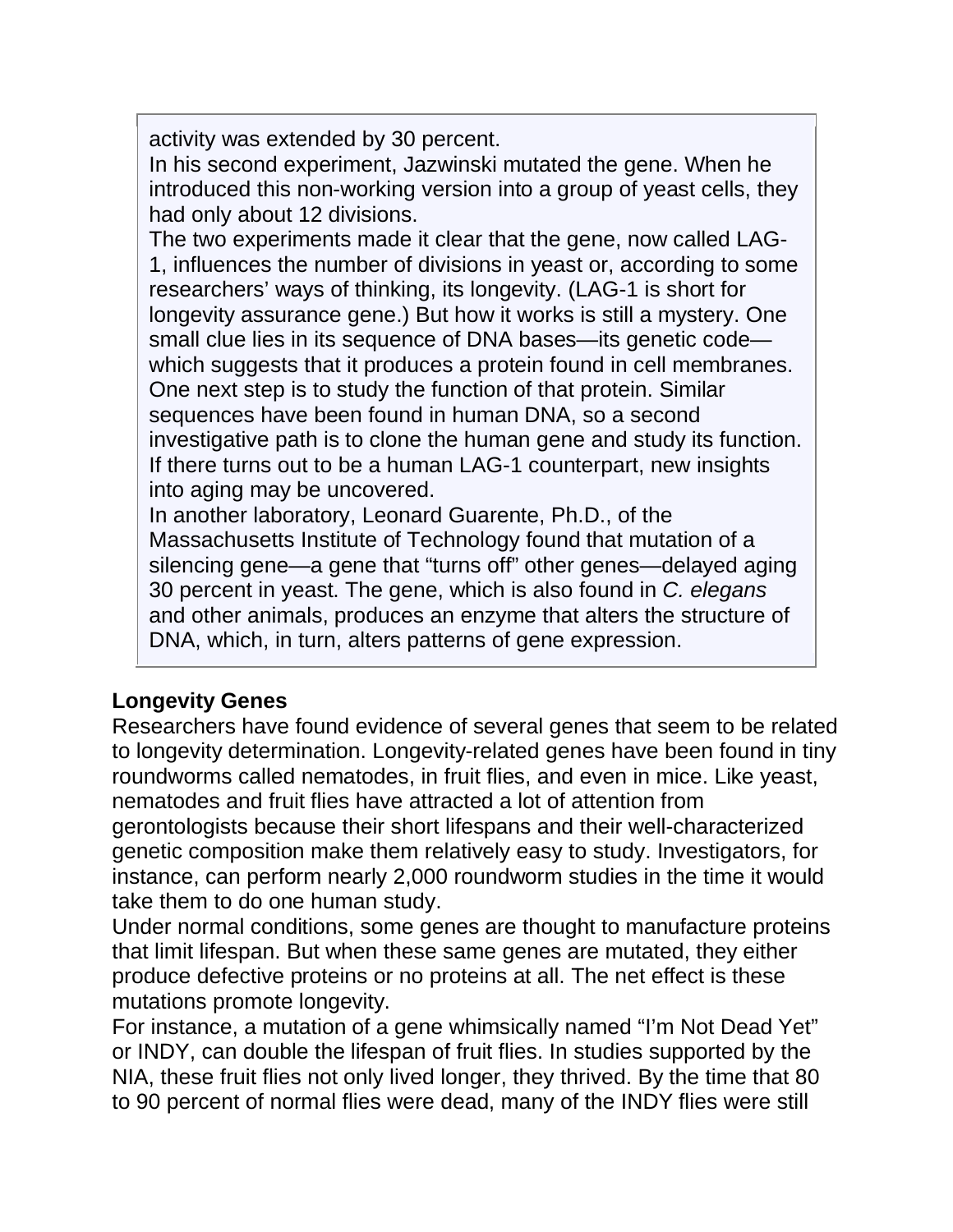vigorous and capable of reproduction. At least two other life-extending genetic mutations have been detected in the fruit fly genome. In *C. elegans*, a nematode (roundworm), researchers have found yet another treasure trove of genetic clues about the aging process. By altering certain genes, researchers can substantially extend the normal 2-to-3-week lifespan of these tiny worms. One of these genes, called *daf-2*, controls a special stage in the worm's development called dauer formation. A dauer forms, if, in the first few hours of its brief life, a worm finds food scarce. In this state, *C. elegans* grows a cuticle for protection and can go into hibernation for several months. When the food supply is ample again, the worm emerges from this metabolically slowed, non-aging state and continues its normal life cycle. The protein produced by the *daf-2* gene drives the worm's development past or out of the dauer state. But Cynthia Kenyon, Ph.D., and her colleagues at the University of California, San Francisco, found that *daf-2* does much more. It also can regulate the lifespan of normal, fertile adults. By altering this gene so that its activity is reduced, Kenyon's team found lifespan of well-fed worms, which did not form a dauer, could be doubled. Other investigators have detected mutations in similar *daf* genes that increase nematode lifespan three or even four-fold.

## **Age-related Traits Are All in the Family**

Finding longevity genes is only one of many goals for gerontologists. An equally important mission is unraveling the genetic processes involved in age-related traits and diseases.

NIA and Italian investigators are focusing their attention on Sardinia, a secluded Mediterranean island. Since settlers first occupied the island thousands of years ago, the population has grown without much immigration from the outside world. Because they are more closely related than people living in other societies, Sardinians share much of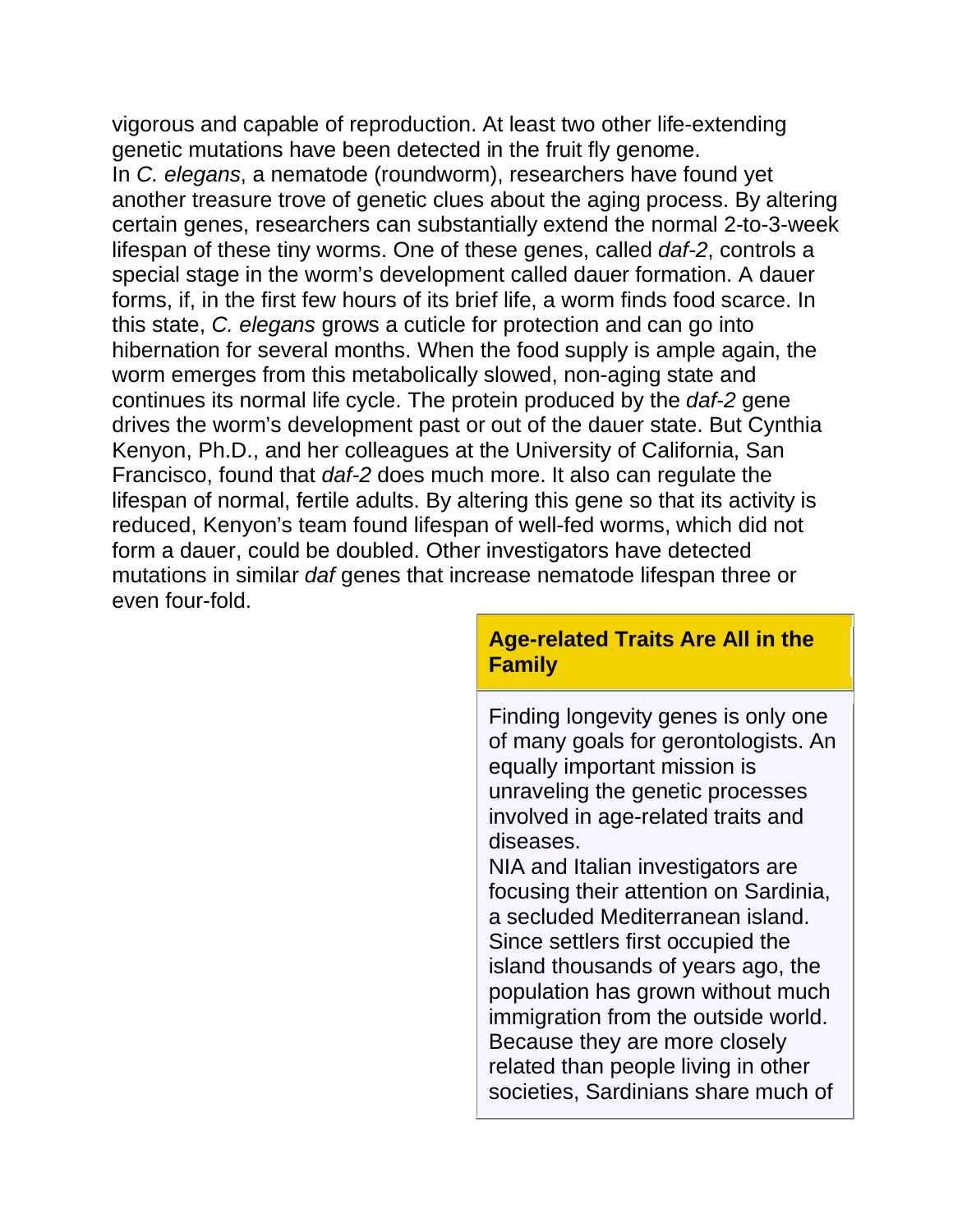The genes isolated so far are only a few of what scientists think may be dozens, perhaps hundreds, of longevity- and agingrelated genes. But tracking them down in organisms like nematodes and fruit flies is just the beginning. The next big question for many gerontologists is whether counterparts in people—human homologs—of the genes found in laboratory animals have similar effects. The *daf-2* gene in *C. elegans*, for instance, is similar to a gene found in humans that functions in hormone control.

In the worm, this gene makes a protein that looks much like the receptor for the hormone insulin. In humans, this hormone controls functions including food utilization pathways, glucose metabolism, and cell growth. These and other genetic linkages are under intense scrutiny, and ultimately could yield clues about how genes interact with environmental factors to influence longevity in humans and other species. Caloric restriction, for example, is the only known intervention shown to prolong life in species ranging from yeast to rodents. Scientists suspect this intervention works in yeast, worms, and other species, in part, because it triggers alterations of genetic activity. Caloric restriction also may work, partially, by altering metabolic pathways involved in energy utilization. (See The Next Step: Caloric Restriction in Primates).

the same genetic information, which makes it easier to track genetic effects through generations. When a particular trait exists in a genetically isolated "founder" population such as Sardinia, it is likely that the same few genes are responsible for the trait in most or all affected individuals. Once the genes for a certain complex trait are identified within the founder population, researchers can use this information to isolate interacting genes and assess their importance in more genetically diverse cultures, like the United States. Other large founder populations exist in Finland, Iceland, and French-speaking Quebec.

In a study called the Progenia project, gerontologists are studying Sardinians for evidence of genetic influences on two traits: severe arterial stiffness and frequent positive emotions. Vascular stiffness may be an important predictor of heart disease mortality. Reports also suggest that joyfulness and other positive emotions can have profound impact on life satisfaction and health as we age. Gerontologists suspect these traits have strong genetic components. As the project progresses, investigators plan to conduct genetic analysis on individuals who share extreme values of these traits and will attempt to identify the underlying genes.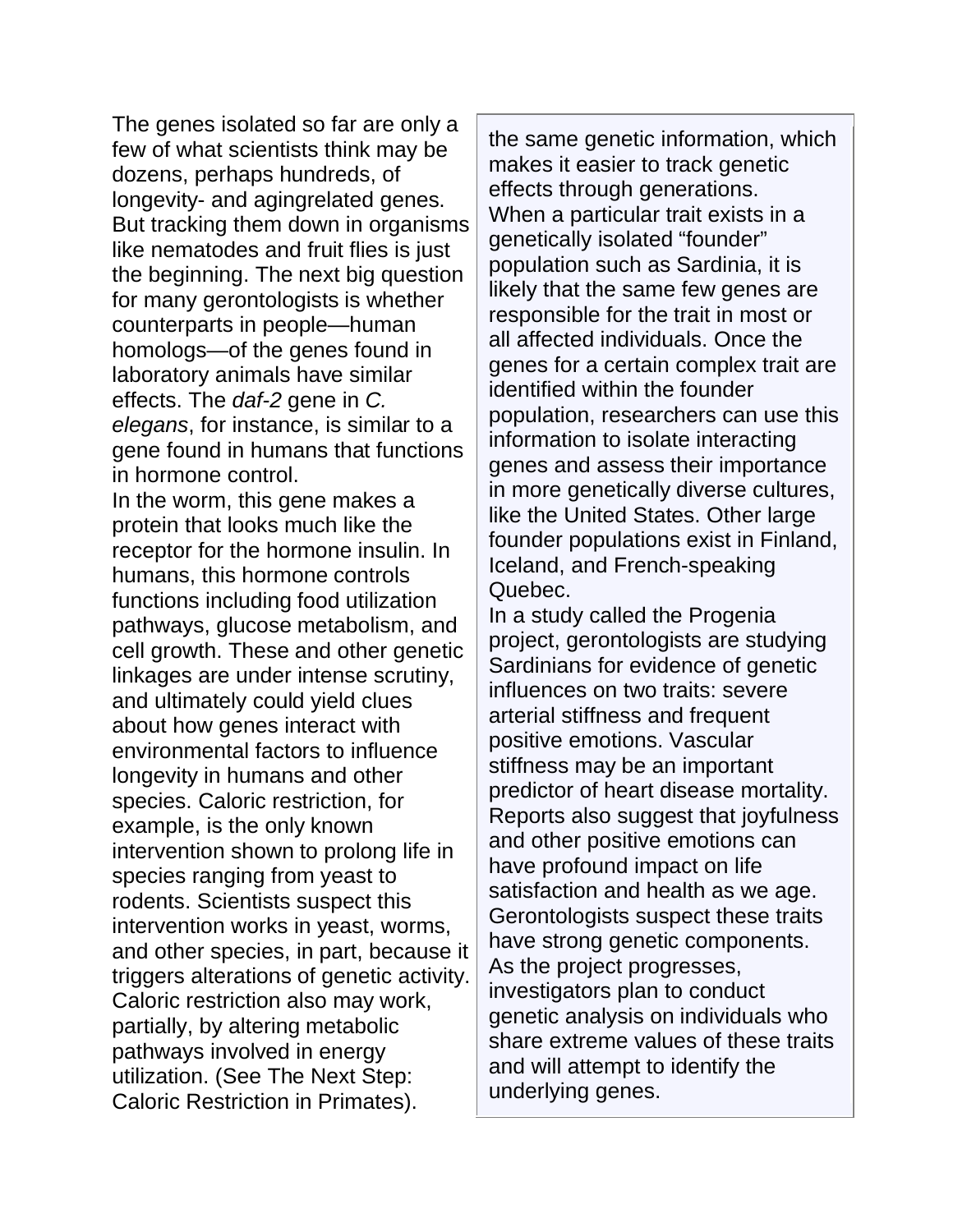Many investigators, however, interpret these findings cautiously because there are important differences between human genes and those of lower animals. In fact, the structural similarity is only about 30 percent, which means that comparing yeast genes to human genes, for instance, is like comparing a go-cart to a high-performance racing car. The basic machinery may be similar, but one is far less complex than the other. So while yeast, worms, and other simple organisms are helpful models of aging, they probably don't completely mimic the process that occurs in humans. For this reason, gerontologists study the genetics of mice, primates, and other mammals that are more closely related to us. Some researchers are also studying human cells for more precise clues about how genes regulate human longevity and aging.

Other unanswered questions concern the roles played by these genes. What exactly do they do? How and when are they activated? On one level, all genes function by transcribing their "codes"—actually DNA base sequences—into another nucleic acid called messenger ribonucleic acid or mRNA. Messenger RNA is then translated into proteins. Transcription and translation together constitute the process known as gene expression. The proteins expressed by genes carry out a multitude of functions in each cell and tissue in the body, and some of these functions are related to aging. So, when we ask what longevity or aging-related genes do, we are actually asking what their protein products do at the cellular and tissue levels. Increasingly, gerontologists also are asking how alterations in the process of gene expression itself may affect aging. Technological advances, which allow researchers to observe the expression of thousands of genes at once, are speeding the investigation of this process. In time, this emerging technology could help clarify what changes are occurring simultaneously in diverse cells, as they get older. (See Microarrays in Action, at right).

For now, investigators have found evidence that some proteins, such as antioxidant enzymes, prevent damage to cells, while others may repair damaged DNA, regulate glucose metabolism, or help cells respond to stress. Other gene products are thought to influence replicative senescence.

# **Cellular Senescence**

During the process of cell division or mitosis, a cell's nucleus dissolves, and its chromosomes condense into visible thread-like structures that replicate. The resulting 92 chromosomes separate, migrating to opposite sides of the cell where new nuclei—each with 46 chromosomes—are formed. Once this occurs, the original cell, following the chromosomes' lead, pulls apart and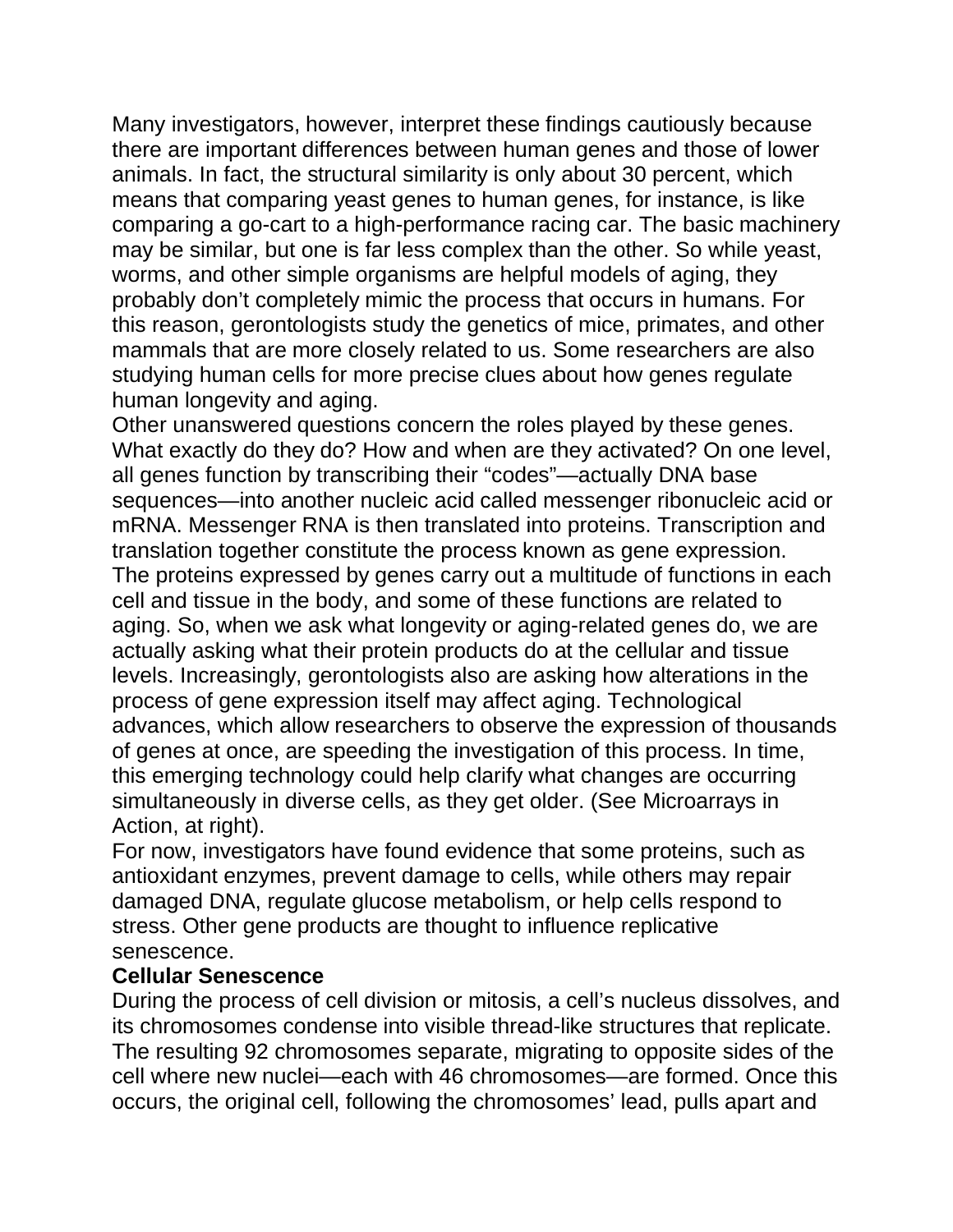forms two identical daughter cells. It is this process that allows us to grow from a single cell into 100 trillion cells, composing the organ systems that make our bodies.

Early in life, nearly all of the body's cells can divide. But this process doesn't go on indefinitely. Researchers have learned that cells have finite proliferative lifespans, at least when studied in test tubes—*in vitro*. After a certain number of divisions, they enter a state in which they no longer proliferate and DNA synthesis is blocked. For example, young human fibroblasts—structural cells that hold skin and other tissues together divide about 50 times and then stop. This phenomenon is known as the Hayflick limit, after Leonard Hayflick, who with Paul Moorhead described it in 1961 while at the Wistar Institute in Philadelphia. At least four genes involved in this process have been identified. This special aspect of cellular senescence is known as replicative senescence.

However, we do not die because we run out of cells (even the oldest people have plenty of proliferating fibroblasts and other types of cells). In fact, most senescent cells are not dead or dying. They continue to respond to hormones and other outside stimuli, but can't proliferate. Evidence suggests they can continue to work at many levels for some time after they cease dividing. Senescence, however, can cause radical shifts in some important cellular functions. For instance, senescent cells are resistant to dying and, as a result, they occur more often in aging bodies. Cellular senescence also triggers important changes in gene expression. Normally, fibroblasts are responsible for creating an underlying structure, called the extracellular matrix, which controls the growth of other cells. But senescent fibroblasts secrete enzymes that actually degrade this matrix.

Gerontologists suspect the breakdown of this structure may contribute to the increased risk of cancer as we age. So, cellular senescence may be critical early in life because it limits cell proliferation and helps suppress cancer. But as we get older, senescent cells might be harmful because changes in the genes they express might actually promote unregulated growth and tumor formation. This concept that genes, which have beneficial effects early in life, can also have detrimental effects later is known as antagonistic pleiotropy. Some gerontologists speculate that a better understanding of antagonistic pleiotropy might reveal much about what aging is, and how cellular senescence contributes to it.

But for now, many major questions about cellular senescence remain unanswered. Investigators, for example, are uncertain whether senescent cells accumulate in all tissues and organs with increasing age, thus contributing to the gradual loss of the body's capacity to heal wounds,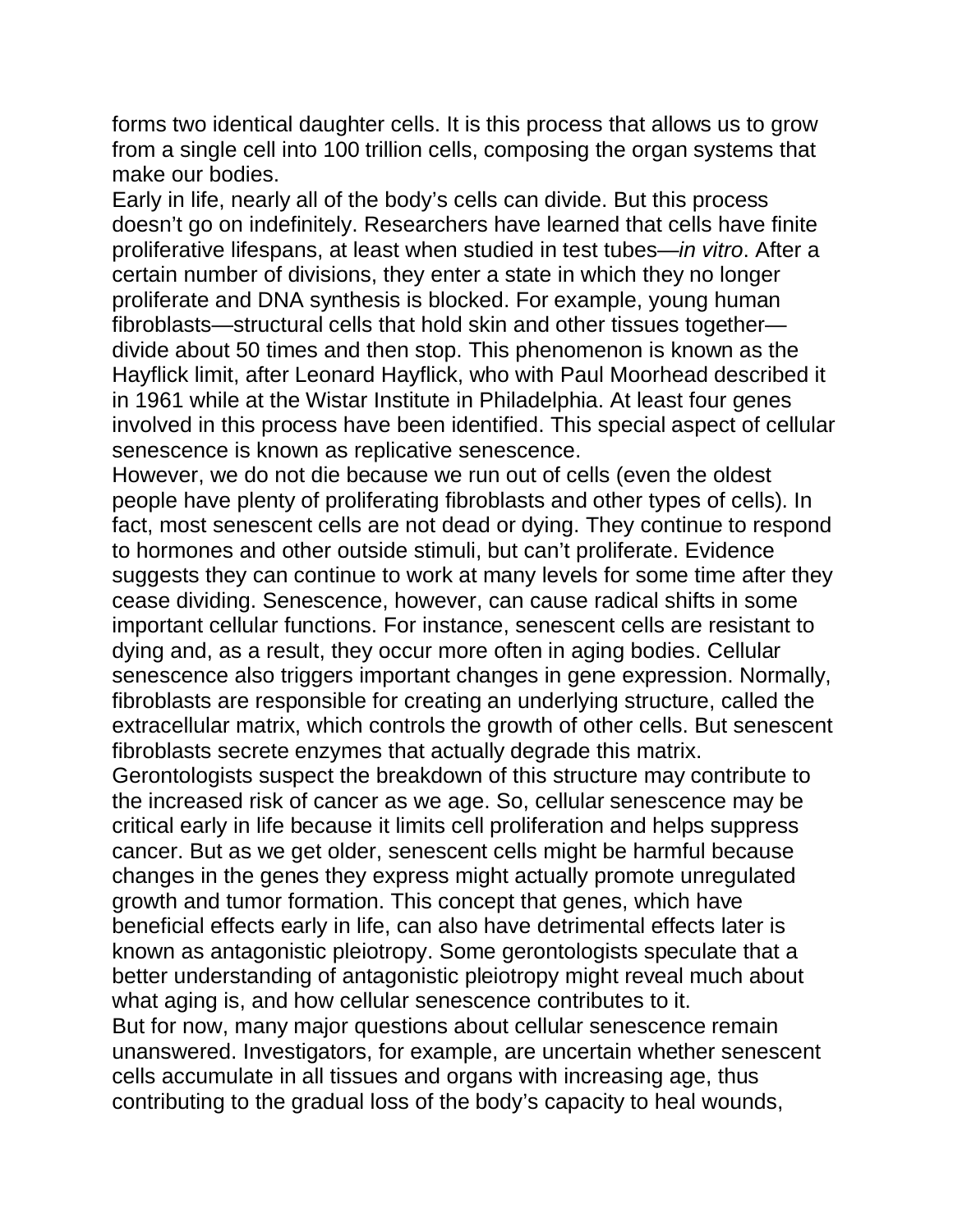maintain strong bones, and fend off infections. Accumulation of senescent cells, if it does occur, could, in turn, indirectly increase an individual's vulnerability to the diseases and disabilities often associated with aging. However, no feature of aging has yet been unequivocally explained by *in vitro* cellular senescence.

# **Proliferative Genes**

Searching for explanations of proliferation and senescence, scientists have found certain genes that appear to trigger cell proliferation. One example of such a proliferative gene is *c-fos*, which encodes a short-lived protein that is thought to regulate the expression of other genes important in cell division.

Proliferative genes, such as *c-fos* and others of its kind, are countered by anti-proliferative genes, which seem to interfere with division. The first evidence of an anti-proliferative gene came from an eye tumor called retinoblastoma. When one of the genes from retinoblastoma cells—later called the RB gene—became inactive, the cells went on dividing indefinitely and produced a tumor. But when the RB gene product was activated, the cells stopped dividing. This gene's product, in other words, appeared to suppress proliferation. Another well characterized gene of this type is the *p53* gene, which produces a protein that also limits cell proliferation. These genes are called tumor suppressor genes.

Limited proliferation is the norm in the world of human cells. In some cases, however, a cell somehow escapes this control mechanism and goes on dividing, becoming, in the terms of cell biology, immortal. And because immortal cells eventually form tumors, this is one area in which aging research and cancer research intersect. When tumor suppressor genes are inactivated, investigators theorize it turns on a complex process that leads to development of a tumor. So replicative senescence apparently has been retained through evolution as a defense against cancer.

Scientists are unraveling how the products of these genes promote and suppress cell proliferation. There are indications that a multi-layer control system is at work, involving a host of intricate mechanisms that interact to maintain a balance between the two kinds of genes. Some genes, for instance, appear to suppress or silence other genes. Mutations in these silencing genes have been shown to affect the lifespan of *C. elegans* and yeast. Many gerontologists are studying how silencing and other mechanisms such as telomere shortening influence replicative senescence.

# **Oxygen Radicals**

Oxygen sustains us. Every cell in the body needs it to survive. Yet, paradoxically, oxygen also wreaks havoc in the body and may be a primary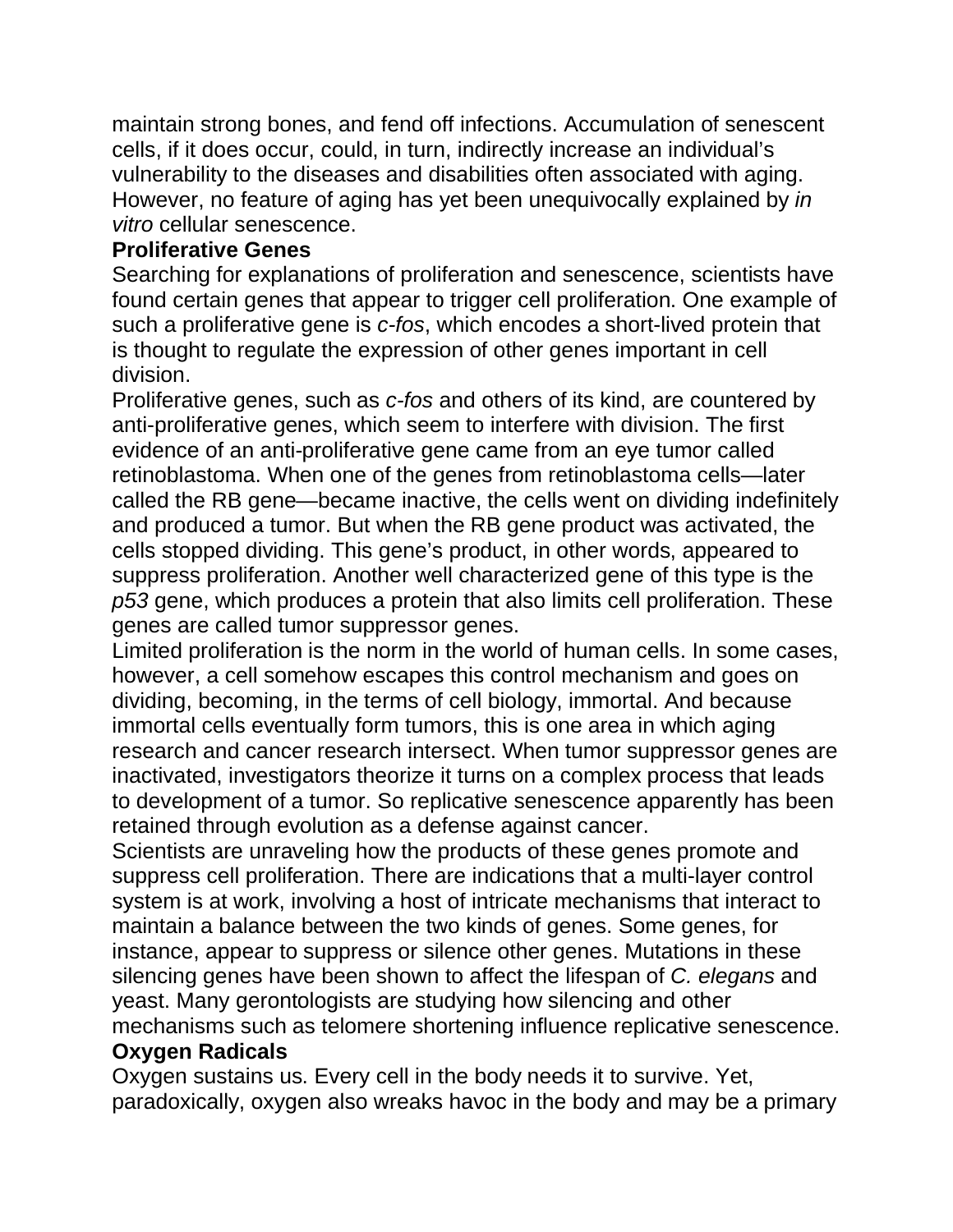catalyst for much of the damage we associate with aging. This damage occurs as a direct result of how cells metabolize it.

Oxygen is processed within a cell by tiny oganelles called mitochondria. Mitochondria convert oxygen and food into adenosine triphosphate (ATP), an energy-releasing molecule that powers most cellular processes. In essence, mitochondria are furnaces, and like all furnaces, they produce potentially harmful by–products. In cells, these by–products are called oxygen free radicals, also known as reactive oxygen species. A free radical can be produced from almost any molecule when it loses an electron from one or more of its atoms. In cells, they are commonly created when mitochondria combine oxygen with hydrogen to form water. This transformation releases energy into the cell, but it also can shred electrons from oxygen. When this happens it leaves the oxygen atom—now an unstable oxygen free radical—with one unpaired electron. Because electrons are most stable when they are paired, oxygen free radicals steal mates for their lone electrons from other molecules. These molecules, in turn, become unstable and combine readily with other molecules.

This process, called oxidation, can spark a chain reaction resulting in a series of products, some of which are actually beneficial. The immune system, for instance, uses free radicals to destroy bacteria and other pathogens. Another oxidizing molecule, called nitric oxide, helps nerve cells in the brain communicate with each other.

Free radicals, however, also can be vandals that cause extensive damage to proteins, membranes, and DNA. Mitochondria are particularly prone to free radical damage. The major source of free radical production in the body, they are also one of its prime targets. As the damage mounts, mitochondria become less efficient, progressively generating less ATP and more free radicals. Over time, according to the free radical theory, oxidative damage accumulates in our cells and tissues, triggering many of the bodily changes that occur as we age. Free radicals have been implicated not only in aging but also in degenerative disorders, including cancer, atherosclerosis, cataracts, and neurodegeneration.

But free radicals, which also can be produced by tobacco smoke, sun exposure, and other environmental factors, do not go unchecked. Cells utilize substances called antioxidants to counteract them. These substances including nutrients—the familiar vitamins C and E—as well as enzymes produced in the cell, such as superoxide dismutase (SOD), catalase, and glutathione peroxidase, prevent most oxidative damage.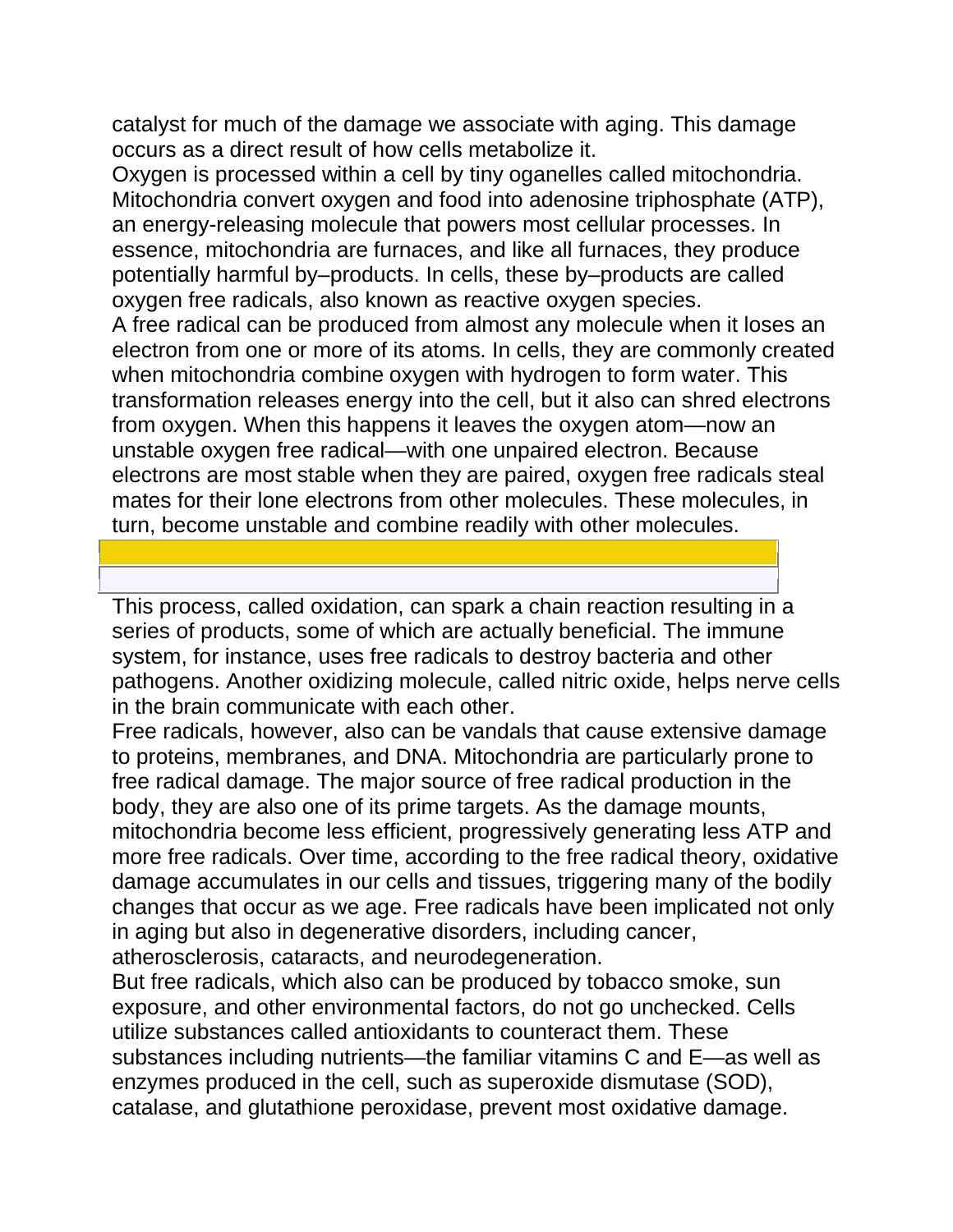Nonetheless, some free radicals manage to circumvent these defenses and do harm. As a result, cellular repair mechanisms eventually falter and some internal breakdowns are inevitable. These breakdowns can lead to cellular senescence, and eventually may trigger apoptosis, a form of programmed cell death.

The discovery of antioxidants raised hopes that people could retard aging simply by adding them to the diet. So far, studies of antioxidant-laden foods and supplements in humans have yielded little support for this premise. Further research, including largescale epidemiological studies, might clarify whether dietary antioxidants can help people live longer, healthier lives. For now, however, the effectiveness of dietary antioxidant supplementation remains controversial. In the meantime, gerontologists are investigating other intriguing biochemical processes affected by free radicals, including protein crosslinking.

# **Protein Crosslinking**

Blood sugar—glucose—is another suspect in cellular deterioration. In a process called non-enzymatic glycosylation or glycation, glucose molecules attach themselves to proteins, setting in motion a chain of chemical reactions that ends in the proteins binding together or crosslinking, thus altering their biological and structural roles. The process is slow and complex, but crosslinked proteins accumulate with time and eventually disrupt cellular function.

Investigators suspect that glycation and oxidation are interdependent processes since free radicals and crosslinks seem to accelerate the formation of one another.

Crosslinks, also known as advanced glycation end products (AGEs), seem to "stiffen" tissues and may cause some of the deterioration associated with aging. Collagen, for instance, the most common protein molecule in our bodies, forms the connective tissue that provides structure and support for organs and joints. When glucose binds with collagen—as it tends to do as we age—this normally supple protein loses much of its flexibility. As a result, lungs, arteries, tendons, and other tissues stiffen and become less efficient. In the circulatory system, AGEs may help trap LDL (the so-called "bad") cholesterol in artery walls, and thus contribute to the development of atherosclerosis. They also have been linked to clouded lenses (cataracts), reduced kidney function (nephropathy), and age-related neurological disorders including Alzheimer's disease.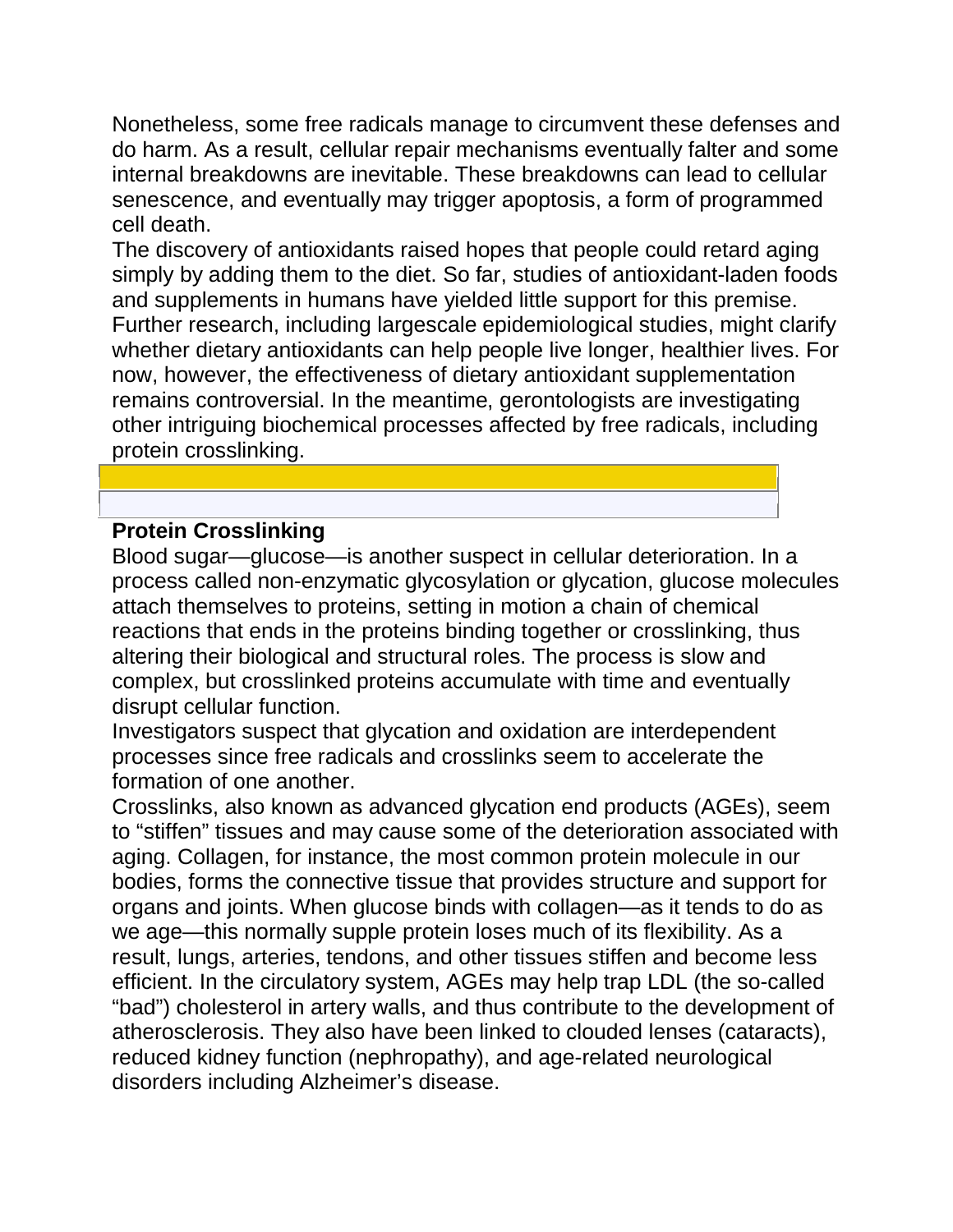These conditions appear at younger ages in people with diabetes, who have high glucose levels (hyperglycemia). Glycosylated hemoglobin in red blood cells, for instance, is an important marker doctors use to measure hyperglycemia. While the physiological effects of glycosylated hemoglobin are unclear, the disease it helps doctors detect—diabetes—is sometimes considered an accelerated model of aging. Not only do the complications of diabetes mimic the physiologic changes that can accompany old age, but people with this condition have shorter-than-average life expectancies. As a result, much research on crosslinking has focused on its relationship to diabetes as well as aging.

Just as the body has antioxidants to fight freeradical damage, it has other guardians, immune cells called macrophages, which combat glycation. Macrophages with special receptors for AGEs seek out and engulf them. Once AGEs are broken down, they are ejected into the blood stream where they are filtered out by the kidneys and eliminated in urine.

The only apparent drawback to this defense system is that it is not complete and levels of AGEs increase steadily with age. One reason is that kidney function tends to decline with advancing age. Another is that macrophages, like certain other components of the immune system, become less active.

Why this happens is not known, but immunologists are beginning to learn more about how the immune system affects, and is affected by aging (See The Immune System). And in the meantime, diabetes researchers are investigating drugs that could supplement the body's natural defenses by blocking AGEs formation.

Crosslinking interests gerontologists for several reasons. It is associated with disorders that are common among older people, such as diabetes and heart disease; it progresses with age; and AGEs are potential targets for drugs. In addition, cross-linking may play a role in damage to DNA, which is another important focus for research on aging.

# **DNA Repair and Synthesis**

In the normal wear and tear of cellular life, DNA undergoes continual damage. Attacked by oxygen radicals, ultraviolet light, and other toxic agents, it suffers damage in the form of deletions, or deleted sections, and mutations, or changes in the sequence of DNA bases that make up the genetic code. In addition, sometimes the DNA replication machinery makes an error.

Biologists theorize that this DNA damage, which gradually accumulates, leads to malfunctioning genes, proteins, cells, and, as the years go by, deteriorating tissues and organs.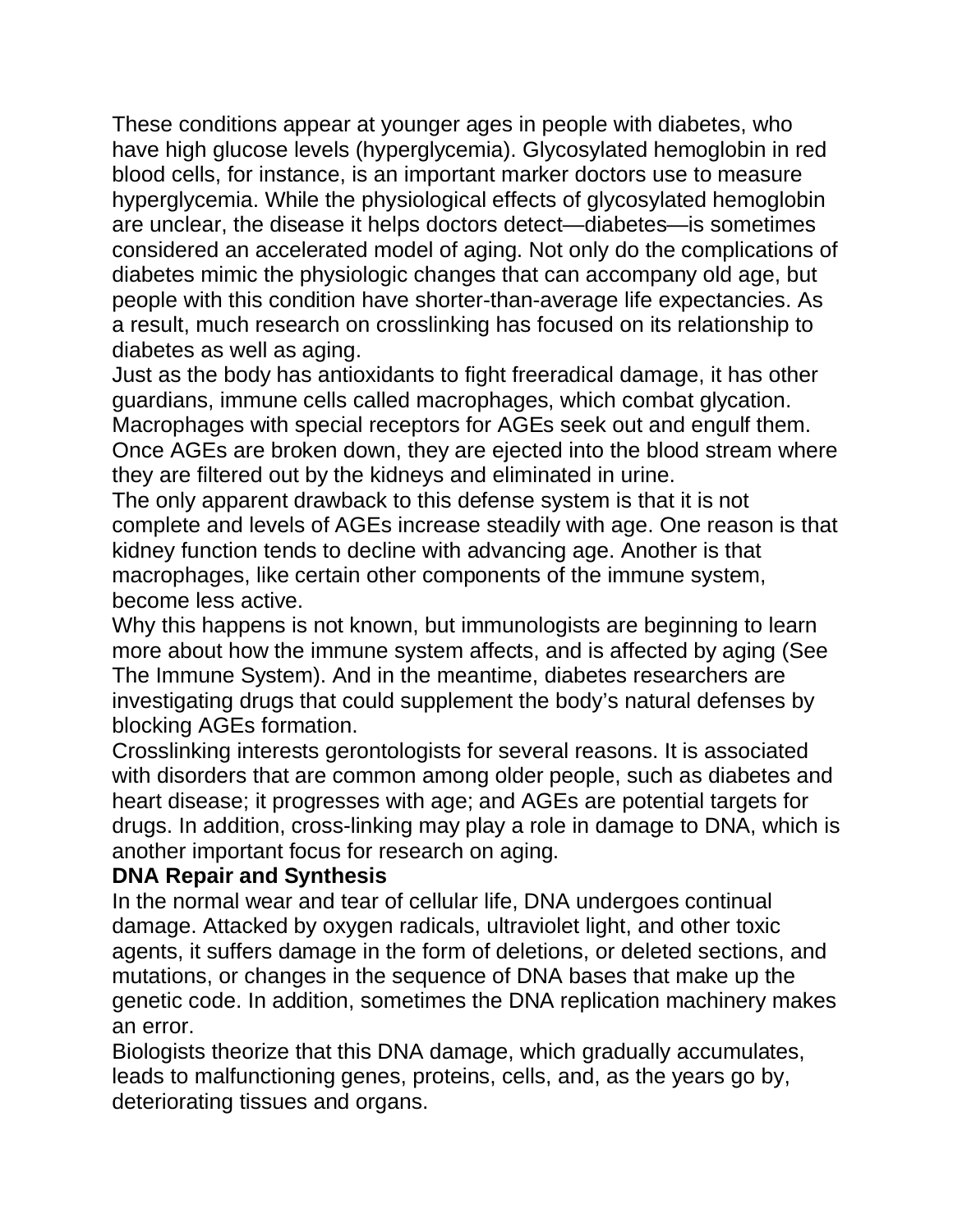Not surprisingly, numerous enzyme systems in the cell have evolved to detect and repair damaged DNA. For repair, transcription, and replication to occur, the double-helical structure that makes up DNA must be partially unwound. Enzymes called helicases do the unwinding. Investigators have found that people who have Werner's syndrome (WS), a rare disease with several features of premature aging, have a defect in one of their helicases. George Martin, M.D., of the University of Washington and other investigators are exploring the mechanisms involved in DNA repair in WS and similar disorders, collectively known as progeroid syndromes. This research could help explain why DNA repair becomes less efficient during normal human aging.

The repair process interests gerontologists for many reasons. It is known that an animal's ability to repair certain types of DNA damage is directly related to the lifespan of its species. Humans repair DNA, for example, more quickly and efficiently than mice or other animals with shorter lifespans. This suggests that DNA damage and repair are in some way part of the aging puzzle.

In addition, researchers have found defects in DNA repair in people with a genetic or familial susceptibility to cancer. If DNA repair processes decline with age while damage accumulates as scientists hypothesize, it could help explain why cancer is more common among older people.

Gerontologists who study DNA damage and repair have begun to uncover numerous complexities. Even within a single organism, repair rates can vary among cells, with the most efficient repair going on in germ (sperm and egg) cells. Moreover, certain genes are repaired more quickly than others, including those that regulate

cell proliferation. **DNA**

DNA, the double helix cellular molecule that contains thousands of genes necessary for life, is constantly being damaged and repaired. Gerontologists suspect DNA repair mechanisms become less efficient with age. Accumulating DNA damage, including breaks in its structure or changes in its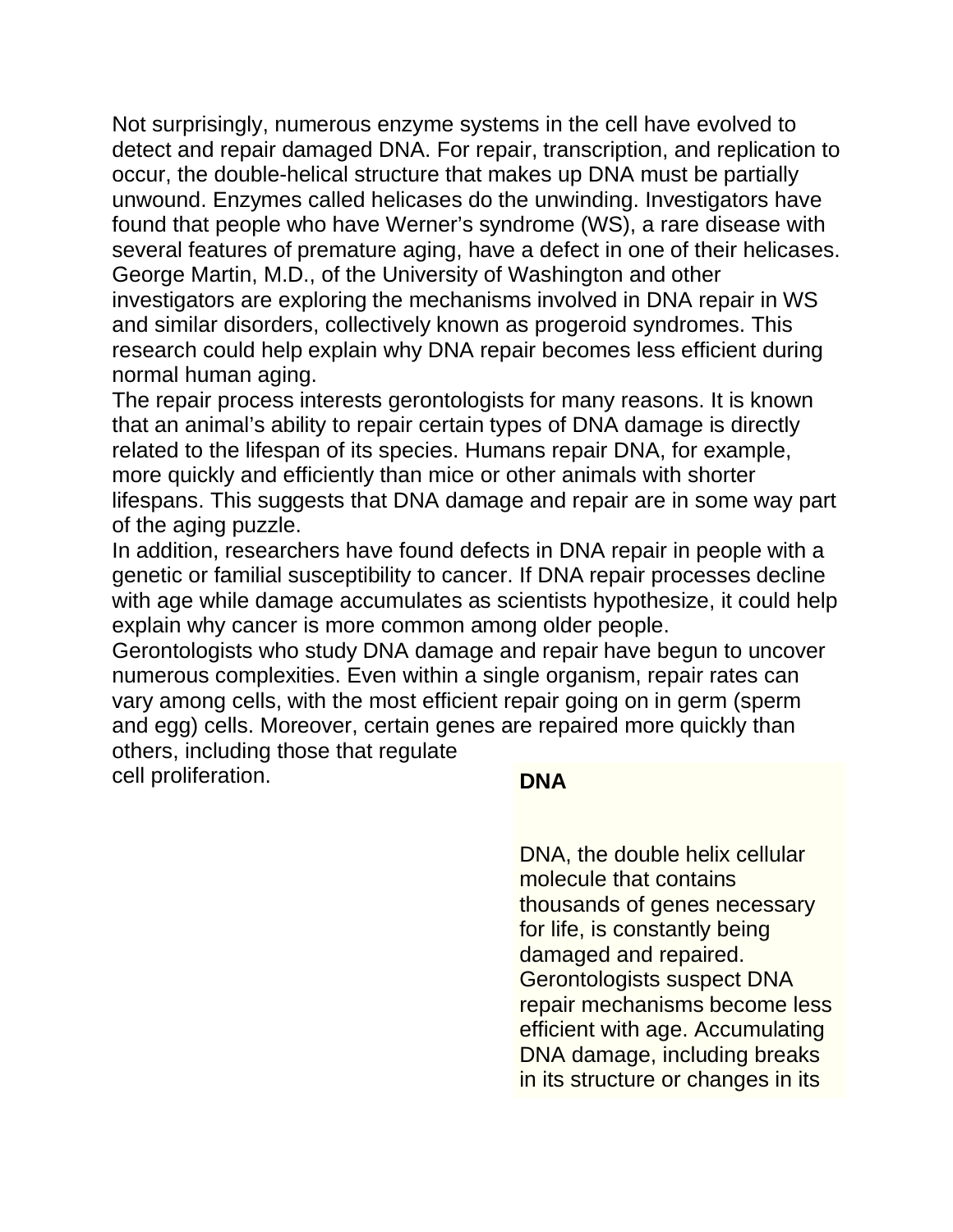Especially intriguing is repair to a kind of DNA that resides not in the cell's nucleus but in its mitochondria. These small organelles are the principal sites

nucleotide sequences, can lead to some of the physical changes we associate with aging.

of metabolism and energy production, and cells have hundreds of them. Investigators suspect mitochondrial DNA is injured at a much greater rate than nuclear DNA, possibly because the mitochondria produce a stream of damaging oxygen radicals during metabolism. Adding to its vulnerability, mitochondrial DNA is unprotected by the protein coat that helps shield DNA in the nucleus from damage.

Research has shown that mitochondrial DNA damage increases exponentially with age, and as a result, energy production in cells diminishes over time. These changes may cause declines in physiological performance, and may play a role in the development of age-related diseases. Investigators are examining how much mitochondrial DNA damage occurs in specific parts of the body such as the brain, what causes the damage, and whether it can be prevented.

## **Heat Shock Proteins**

In the early 1960s, investigators noticed fruit flies did something unusual. When these insects were exposed to a burst of heat, they produced proteins that helped their cells survive the temperature change. Intrigued, researchers looked for these proteins in other animals, and found them in virtually every living thing including plants, bacteria, worms, mice, and yes, humans. Today, the role of these substances, known as heat shock proteins, in the aging process is under scrutiny.

Despite their name, heat shock proteins (HSPs) are produced when cells are exposed to various stresses, not only heat. Their expression can be triggered by exposure to toxic substances such as heavy metals and chemicals and even by behavioral and psychological stress.

What attracts aging researchers to HSPs is the finding that the levels at which they are produced depend on age. Old animals placed under stress—short term, physical restraint, for example—have lower levels of a heat shock protein designated HSP-70 than young animals under similar stress. Moreover, in laboratory cultures of cells, researchers have found a striking decline in HSP-70 production as cells approach senescence.

Exactly what role HSPs play in the aging process is not yet clear. They are known to help cells dismantle and dispose of damaged proteins. They also facilitate the making and transport of new proteins. But what proteins are involved and how they relate to aging is still the subject of speculation and study.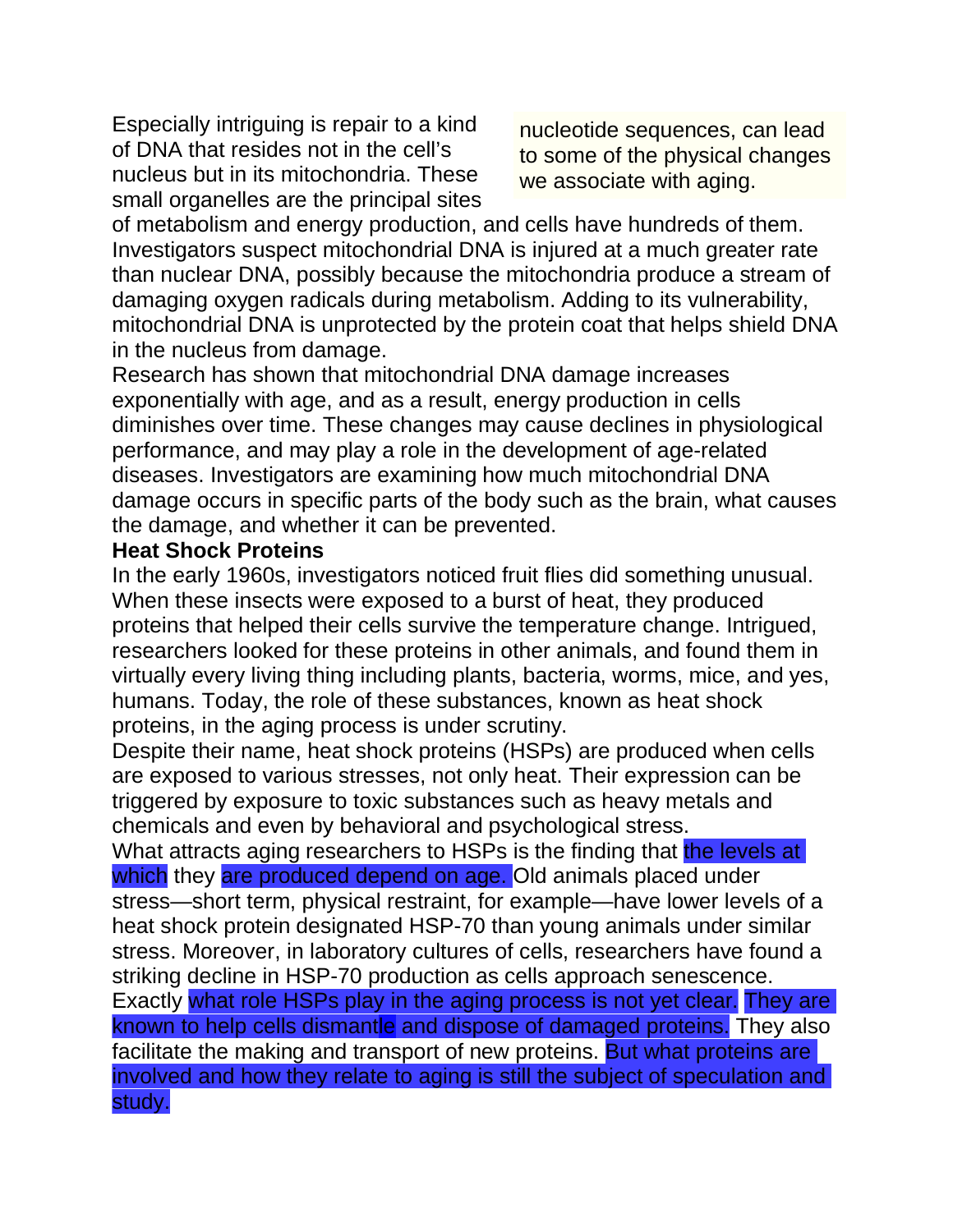While at the NIA, Nikki Holbrook, Ph.D., and other researchers investigated the action of HSP-70 in specific sites, such as the adrenal cortex (the outer layer of the adrenal gland). In this gland as well as in blood vessels and possibly other sites, the expression of HSP-70 appears closely related to hormones released in response to stress, such as the glucocorticoids and catecholamines. Eventually, answers to the puzzle of HSPs may throw light on some parts of the neuroendocrine system, whose hormones and growth factors might have an important influence on the aging process.

## **Hormones**

Hormones are powerful chemicals that help keep our bodies working normally. Made by specialized groups of cells called glands, hormones stimulate, regulate, and control the function of various tissues and organs. They are involved in virtually every biological process including sexual reproduction, growth, metabolism, and immune function. These glands, including the pituitary, thyroid, adrenal, ovaries, and testes, release various hormones into the body as needed.

As we age, production of certain hormones, such as testosterone and estrogen, tends to decrease. Hormones with less familiar names, like melatonin and dehydroepiandrosterone (DHEA) are also not as abundant in older people as in younger adults. But what influence, if any, these natural hormonal declines have on the aging process is unclear.

# **Hormone Replacement**

In the late 1980s, at Veterans Administration hospitals in Milwaukee and Chicago, 12 men age 60 and older began receiving injections three times a week that dramatically reversed some signs of aging. The injections increased their lean body (and presumably muscle) mass, reduced excess fat, and thickened skin. When the injections stopped, these changes reversed, and the signs of aging returned. What the men were taking was recombinant human growth hormone (hGH), a synthetic version of the hormone that is produced in the pituitary gland and plays a critical part in normal childhood growth and development. At the same time, evidence was accumulating that menopausal hormone therapy with estrogen (alone or in combination with a progestin in women with a uterus) could benefit postmenopausal women by reducing cardiovascular disease, colon cancer, and other diseases of aging. Further studies have indicated that, although estrogen remains an effective way to control hot flashes, long-term use of these hormones may increase risk for several major age-related diseases in some women, especially then treatment is started years after menopause. The finding that levels of testosterone in men decreased with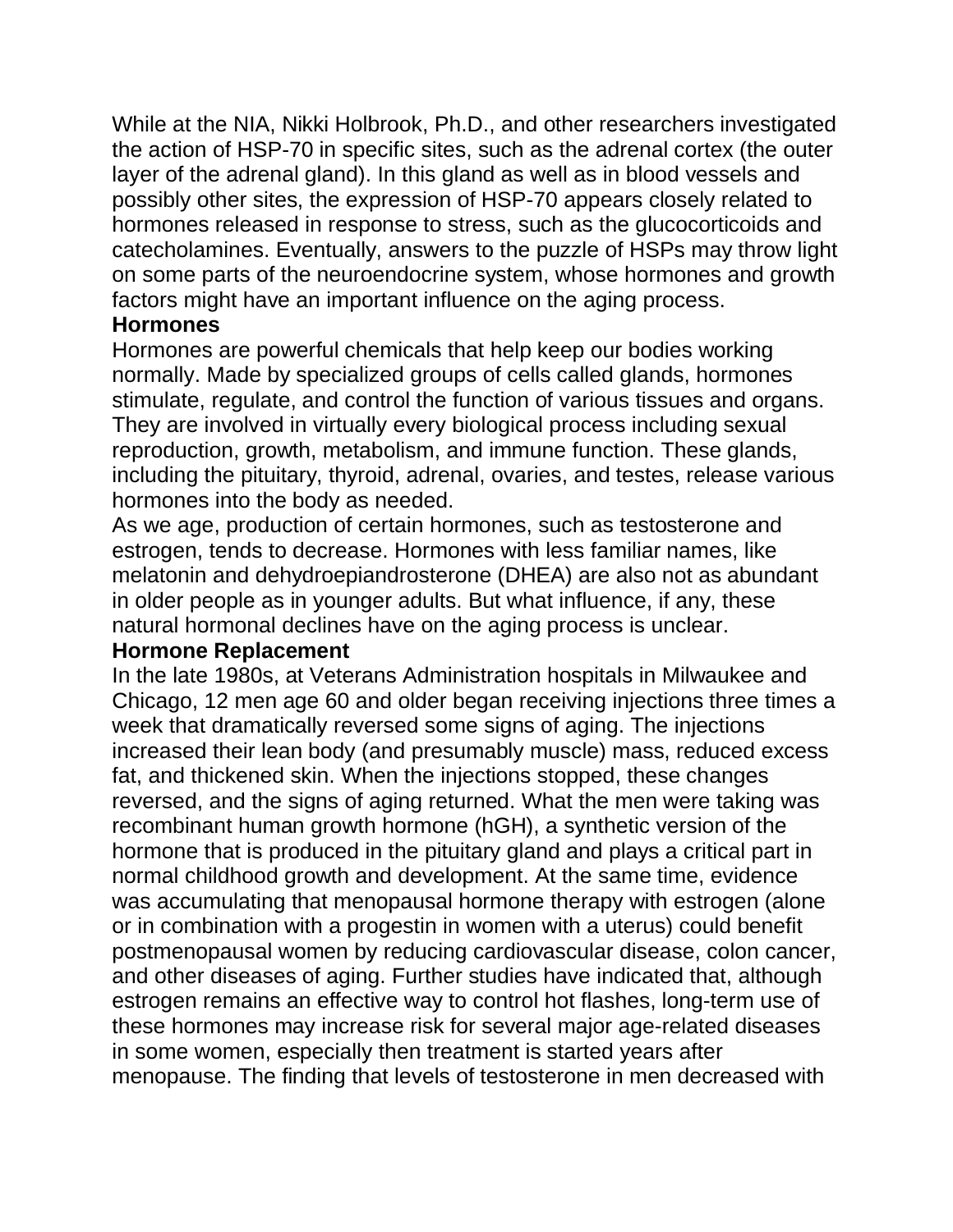aging raised the question of whether they too might benefit from sex hormone treatment.

As a result of these preliminary observational findings, the NIA launched a series of research initiatives to clarify what influence hormone replacement therapy might have on the aging process. So far, most of these studies have been inconclusive, but have led many investigators to question whether the risks of hormone replacement may outweigh any benefit. Supplements of hGH, for instance, can promote diabetes, joint pain, carpal tunnel syndrome, and pooling of fluid in the skin and other tissues, which may lead to high blood pressure and heart failure. Studies in mice have raised other concerns about the hormone. Investigators have found that mice deficient in growth hormone production live substantially longer than normal mice, while mice overproducing growth hormone live shorter than average lives. This finding suggests that even if hGH replacement therapy is initially beneficial, ultimately it may be harmful and actually might curtail longevity.

Similarly, there is scant evidence that testosterone supplementation has any positive impact in healthy older men. In fact, some studies suggest supplementation might trigger excessive red blood cell production in some men. This side effect can increase a man's risk of stroke.

Estrogen is perhaps the most well studied of all hormones. Yet results from the Women's Health Initiative (WHI), the first major placebo-controlled, randomized clinical trial of estrogen therapy with or without progestin to prevent some chronic diseases of aging, surprised the medical community. There were more cases of stroke, blood clots, heart disease, and breast cancer in postmenopausal women using estrogen and progestin in the study, and more cases of possible dementia in women over age 65, than in those using the placebo. But, there were also fewer bone fractures and cases of colon cancer. In postmenopausal women using estrogen alone, there were more cases of stroke and fewer bone fractures than in those women on placebo. Other studies indicate that menopausal hormone therapy is effective in controlling moderate-to-severe menopausal symptoms, so research is ongoing to evaluate benefits and risks in menopausal and younger postmenopausal women.

As research continues, the pros and cons of hormone replacement may become more precisely defined. These hormonal supplements appear to increase risk and provide few clear-cut benefits for healthy individuals and do not seem to slow the aging process.

## **Hormones and Research on Aging**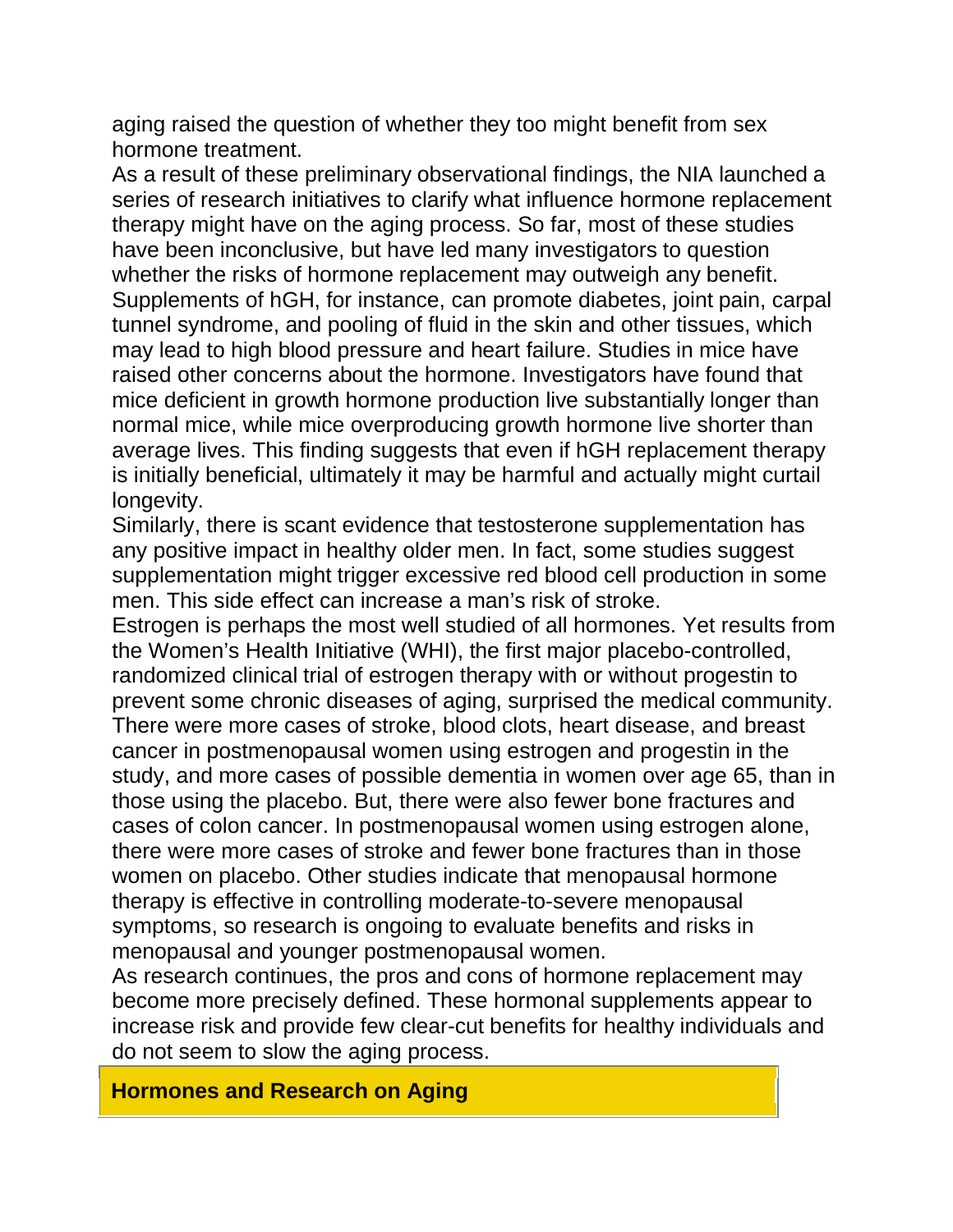Produced by glands, organs, and tissues, hormones are the body's chemical messengers, flowing through the blood stream and searching out cells fitted with special receptors. Each receptor, like a lock, can be opened by the specific hormone that fits it and also, to a lesser extent, by closely related hormones. Here are some of the hormones and other growth factors of special interest to gerontologists.

**ESTROGEN >** Although it is primarily associated with women, men also produce small amounts of this sex hormone. Among its many roles, estrogen slows the bone thinning that accompanies aging. In premenopausal women the ovaries are the main manufacturers of estrogen (see image). After menopause, fat tissue is the major source of smaller amounts and weaker forms of estrogen than that produced by the ovaries. While many women with menopausal symptoms are helped by hormone therapy during and after menopause, some are placed at higher risk for certain diseases if they take it. The results of the WHI are prompting further studies about the usefulness and safety of this therapy when used by younger menopausal and postmenopausal women to control symptoms, such as hot flashes, and to prevent chronic diseases. **GROWTH HORMONE >** This product of the pituitary gland appears to play a role in body composition and muscle and bone strength. It is released through the action of another trophic factor called growth hormone releasing hormone, which is produced in the brain. It works, in part, by stimulating the production of insulin-like growth factor, which comes mainly from the liver. All three hormones are being studied for their potential to strengthen muscle and bones and prevent frailty among older people. For now, however, there is no convincing evidence that taking growth hormone will improve the health of those who do not suffer a profound deficiency of this hormone.

**MELATONIN >** Contrary to some claims, secretion of this hormone, made by the pineal gland, does not necessarily diminish with age. Instead, a number of factors, including light, can affect production of this hormone, which seems to regulate various seasonal changes in the body. Current research does indicate that melatonin in low dosages may help some older individuals with their sleep. However, it is recommended that a physician knowledgeable in sleep medicine be consulted before self-medication. Claims that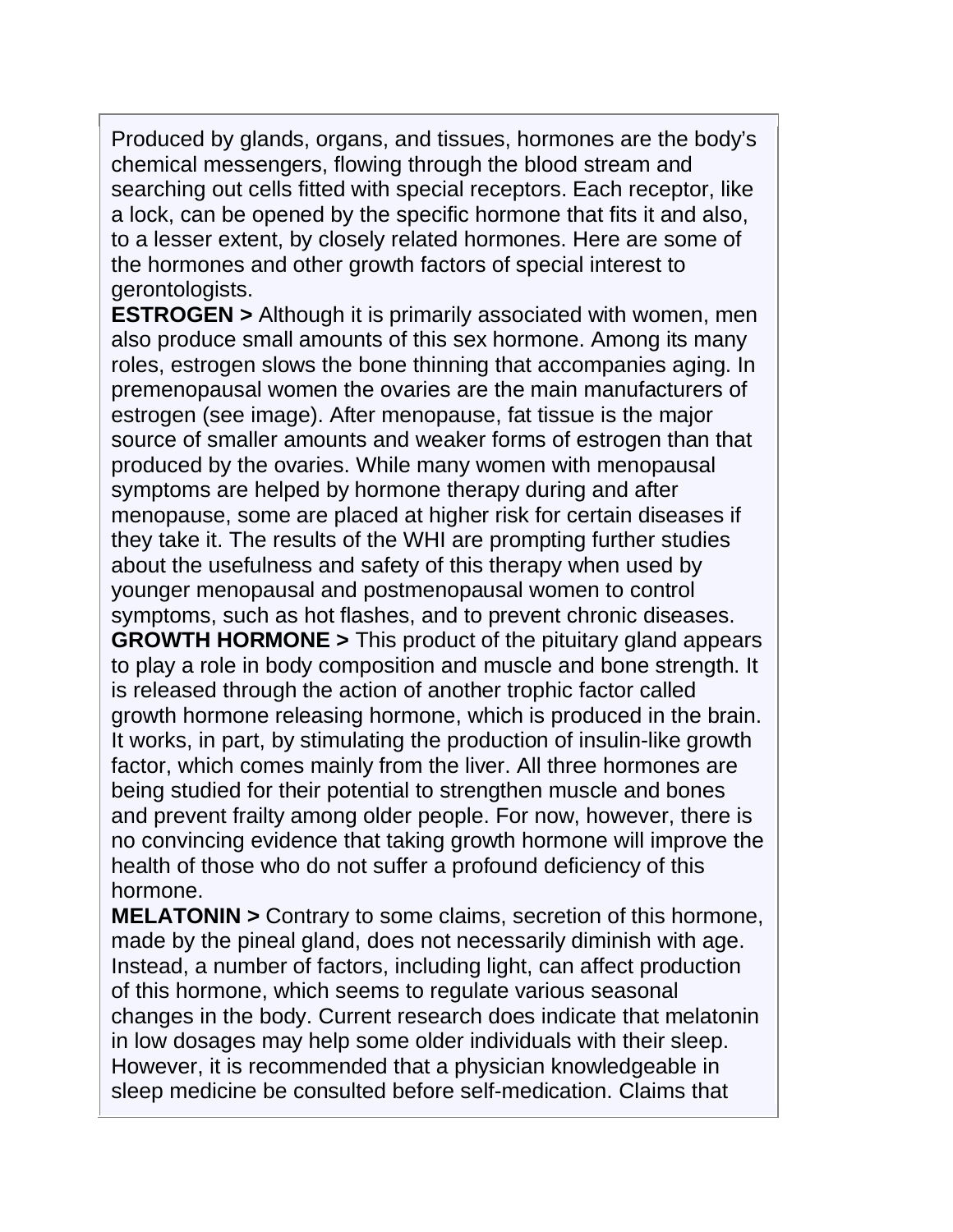melatonin can slow or reverse aging are far from proven.

**TESTOSTERONE >** In men, testosterone (see image) is produced in the testes (women also produce small amounts of this hormone). Production peaks in early adulthood. However, the range of normal testosterone production is vast. So while there are some declines in testosterone production with age, most older men stay well within normal limits. The NIA is investigating the role of testosterone supplementation in delaying or preventing frailty. Preliminary results have been inconclusive, and it remains unclear if supplementation of this hormone can sharpen memory or help men maintain stout muscles, sturdy bones, and robust sexual activity. Investigators are also looking at its side effects, which may include an increased risk of certain cancers, particularly prostate cancer. A small percentage of men with profound deficiencies may be helped by prescription testosterone supplements.

**DHEA >** Short for dehydroepiandrosterone, DHEA is produced in the adrenal glands. It is a precursor to some other hormones, including testosterone and estrogen. Production peaks in the mid-20s, and gradually declines with age. What this drop means or how it affects the aging process, if at all, is unclear. Investigators are working to find more definite answers about DHEA's effects on aging, muscles, and the immune system. DHEA supplements, even when taken briefly, may cause liver damage and have other detrimental effects on the body.

# **Growth Factors**

Some types of hormones can be referred to as growth or trophic factors. These factors include substances such as insulin-like growth factor (IGF-I), which mediates many of the actions of hGH. Another trophic factor of interest to gerontologists is growth hormone releasing hormone, which stimulates the release of hGH. Growth factors might have an important role in longevity determination. In nematodes, for instance, mutations in at least two genes in the IGF-I pathway result in extended lifespan. The mechanisms—how hormones and growth factors produce their

effects—are still a matter of intense speculation and study. Scientists know that these chemical messengers selectively stimulate cell activities, which in turn affect critical events, such as the size and functioning of skeletal muscle. However, the pathway from hormone to muscle is complex and still unclear.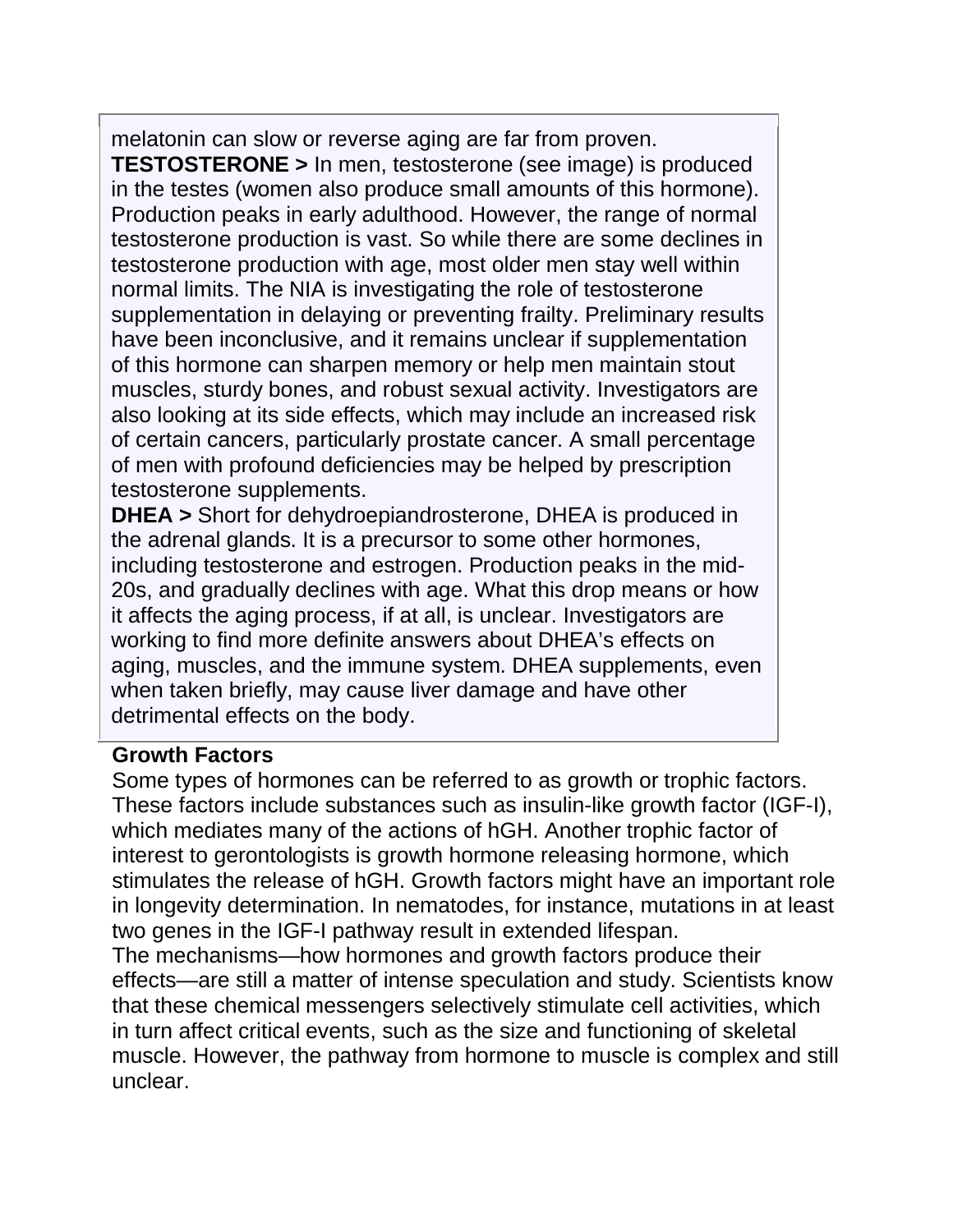Consider growth hormone. It begins by stimulating production of IGF-I. Produced primarily in the liver, IGF-I enters and flows through the blood stream, seeking out special IGF-I receptors on the surface of various cells, including muscle cells. Through these receptors it signals the muscle cells to increase in size and number, perhaps by stimulating their genes to produce more of special, muscle-specific proteins. Also involved at some point in this process are one or more of the six known proteins that specifically bind with IGF-I; their regulatory roles are still a mystery. As if the cellular complexities weren't enough, the action of growth hormone also may be intertwined with a cluster of other factors—exercise, for example, which stimulates a certain amount of hGH secretion on its own, and obesity, which depresses production of hGH. Even the way fat is distributed in the body may make a difference; lower levels of hGH have been linked to excess abdominal fat but not to lower body fat. **Author: National Institute on Aging**

References

Theo B. Sonderegger, Janis E. Jacobs; Psychology and Aging, Psychology, 1992

Ian Glover, Mohamed Branine; Ageism in Work and Employment, Social Science, 2001 The Forgetting: A Portrait of Alzheimer's, PBS, 2004

Marcela I. Feria; Alzheimer: A Human Experience, Health & Fitness, 2006

Clark,W.R., *A Means to an End: The Biological Basis of Aging and Death*, New York: Oxford University Press, 2002.

Ricklefs, R.E., and Finch, C.E., *Aging: A Natural History*, New York: W.H. Freeman and Company, 1995.

Austad, S.N., *Why We Age: What Science Is Discovering about the Body's Journey Through Life*, New York: John Wiley & Sons, 1997.

Kirkwood, T., *Time of Our Lives*, New York: Oxford University Press, 2000.

Rowe, J.W., and Kahn, R.L., *Successful Aging*, New York: Random House, 1998.

Hayflick, L., *How and Why We Age*, New York: Ballantine, 1994.

Finch, C.E., *Longevity, Senescence and the Genome*, Chicago: University of Chicago Press, 1991.

Institute of Medicine, *Extending Life, Enhancing Life: A National Research Agenda on Aging*, Washington, DC: National Academy Press, 1991.

Martin, G.R., Baker, G.T., "Aging and the Aged: Theories of Aging and Life Extension," *Encyclopedia of Bioethics*, New York: MacMillan, 1993.

Warner, H.R., Butler, R.N., Sprott, R.L., and Schneider, E.L., eds., *Modern Biological Theories of Aging*, New York: Raven, 1987.

## **The Genetic Connection**

## **Selected Readings**

Blackburn, E.H., "Telomere States and Cell Fates," *Nature* 408(6808):53-56, 2000.

Sprott, R.L, and Pereira-Smith, O.M. eds., "The Genetics of Aging," *Generations: Journal of the American Society on Aging*, 24:11-88, 2000.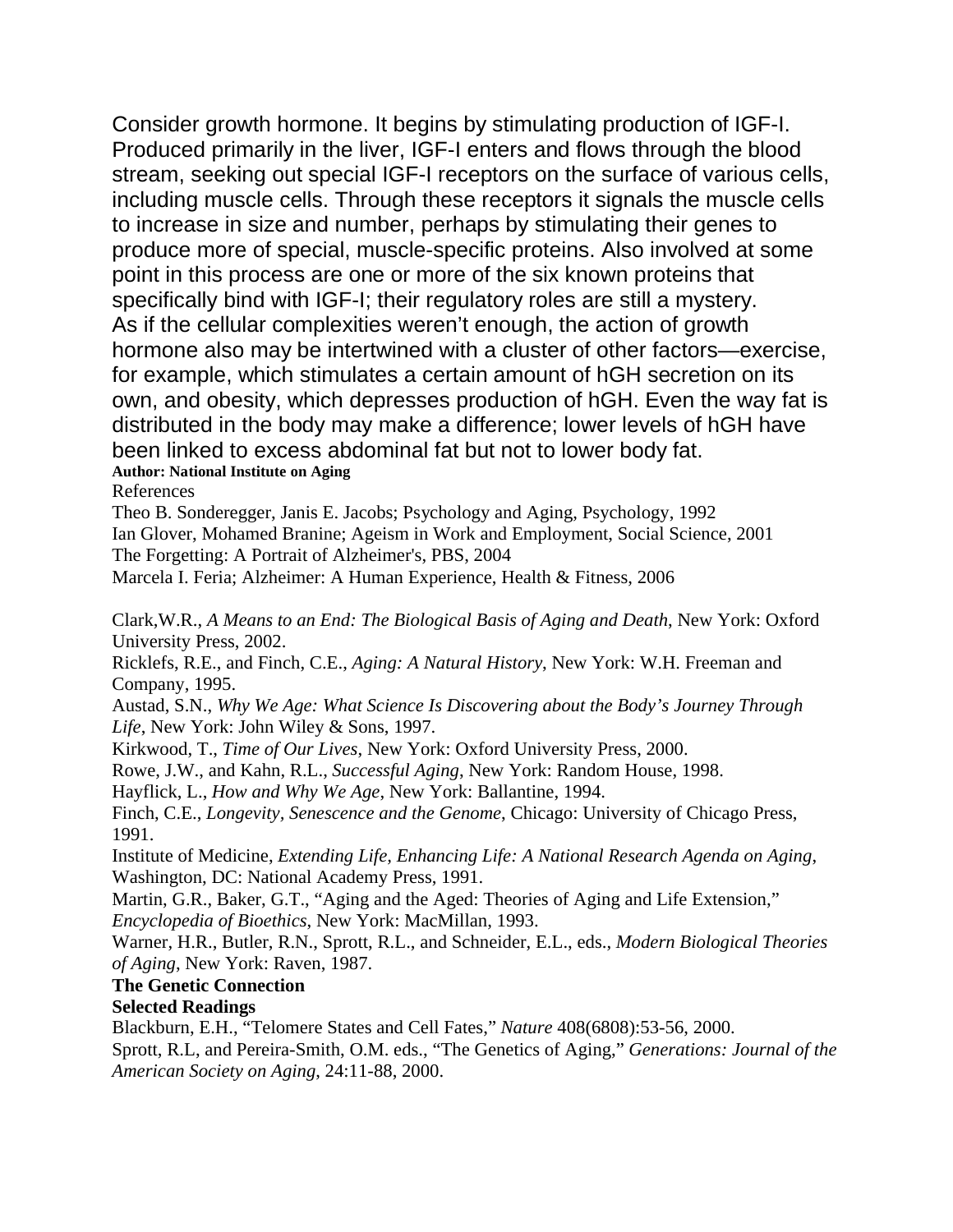Guarente, L., and Kenyon, C., "Genetic Pathways That Regulate Aging in Model Organisms," *Nature* 408(6809): 255-262, 2000.

Finch C.E., and Tanzi, R.E., "Genetics of Aging," *Science*, 278(5337): 407-411, 1997. Rudolph, K.L., et al., "Longevity, Stress Response, and Cancer in Aging Telomerase-Deficient Mice," *Cell*, 965: 701-12, 1999.

Hodes, R.J., McCormick, A.M., and Pruzan, M., "Longevity Assurance Genes: How Do They Influence Aging and Lifespan," *Journal of the American Geriatrics Society*, 448:988-991, 1996. Rubin, H., "Cell Aging In Vivo and In Vitro," *Mechanisms of Aging and Development*, 981:1-35, 1997.

Perls, T., et al., "Exceptional Familial Clustering for Extreme Longevity in Humans," *Journal of the American Geriatrics Society*, 48(11):1483-1485, 2000.

Harley, C.B., Futcher, A.B., and Greider, C.W., "Telomeres Shorten During Aging of Human Fibroblasts," *Nature* 345:458-460, 1990.

Hayflick, L., and Moorhead, P.S., "The Serial Cultivation of Human Diploid Cell Strains," *Experimental Cell Research* 25:585-621, 1961.

Jazwinski, S.M., "Genes of Youth: Genetics of Aging in Baker's Yeast," *ASM News* 59:172-178, 1993.

Johnson, T.E., "Aging Can Be Genetically Dissected into Component Processes Using Long-Lived Lines of Caenorhabditis elegans," *Proceedings of the National Academy of Sciences* 84:3777-3781, 1987.

McCormick, A.M., and Campisi, J., "Cellular Aging and Senescence," *Current Opinion in Cell Biology* 3:230-234, 1991.

Pereira-Smith, O.M., and Smith, J.R., "Genetic Analysis of Indefinite Division in Human Cells: Identification of Four Complementation Groups," *Proceedings of the National Academy of Sciences* 85:6042-6046, 1988.

Rose, M.R., "Laboratory Evolution of Postponed Senescence in Drosophila Melanogaster," *Evolution* 38:1004-1010, 1984.

Finkel, T., and Holbrook, N.J., "Oxidants, Oxidative Stress and the Biology of Aging," *Nature* 408(6809):239-247, 2000.

Beckman, K.B., and Ames, B.N., "The Free Radical Theory of Aging Matures," *Physiological Reviews* 78(2): 547-581, 1998.

Phillips, J.P., Parkes, T.L., and Hilliker, A.J., "Targeted Neuronal Gene Expression and Longevity in Drosophila," *Experimental Gerontology* 35(9-10):1157-1164, 2000.

Tower, J., "Transgenic Methods for Increasing Drosophila Life Span," *Mechanisms of Aging and Development* 118(1-2):1-14, 2000.

Melov, S., et al., "Extension of Life-Span with Superoxide Dismutase/Catalase Mimetics," *Science* 289(5484):1567-1569, 2000.

Knight, J.A., "The Biochemistry of Aging," *Advances In Clinical Chemistry*, 35:1-62, 2000. Campisi, J., and Warner, H.R., "Aging in Mitotic and Post-Mitotic Cells," in Gilchrest, B.A., and Bohr, V.A., eds., *The Role of DNA Damage and Repair in Cell Aging*, New York: Elsevier Science, 2001.

Ames, B.N., "Endogenous DNA Damage as Related to Nutrition and Aging," in Ingram, D.K., Baker, G.T., and Shock, N.W., eds., *The Potential for Nutritional Modulation of Aging Processes*, Trumbull, CT: Food and Nutrition Press, 1991.